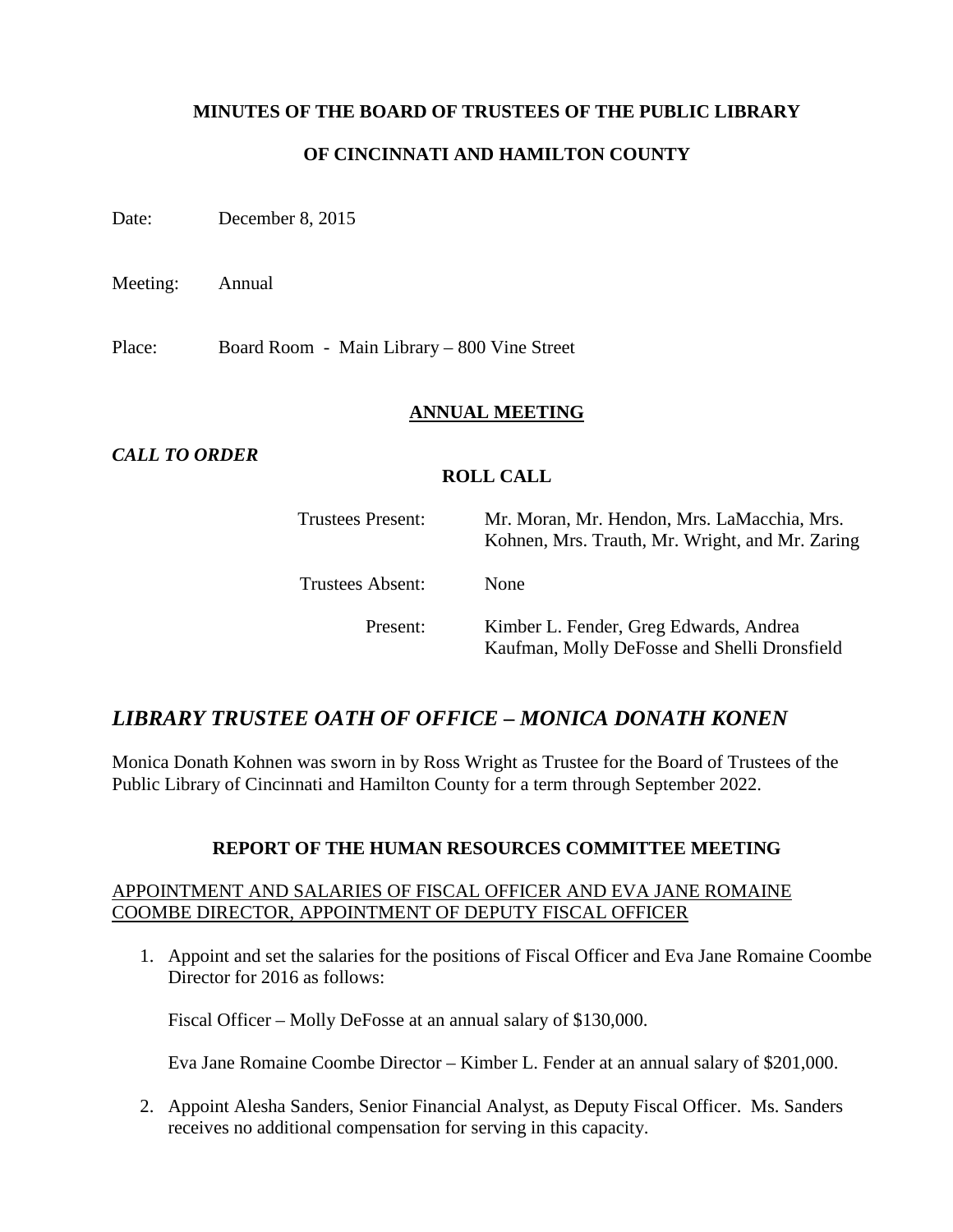Mrs. Trauth moved that the Board approve the report as submitted. Mr. Hendon seconded.

Voting for the motion: Mr. Moran, Mr. Hendon, Mrs. Trauth, Mr. Zaring, Mrs. Kohnen, Mr. Wright, and Mrs. LaMacchia …7 ayes. The motion carried. **(33-2015)**.

### **ANNUAL MEETING RESPONSIBILITIES**

Ms. DeFosse requested:

### PUBLIC OFFICIAL BONDS

Section 3375.32 of the Ohio Revised Code requires a library fiscal officer to execute a bond in an amount and with surety to be approved by the board, payable to the board, and conditioned for the faithful performance of the official duties required. In accordance with that statute, it is recommended that new public official bonds be executed in the name of Molly DeFosse, Fiscal Officer and Alesha Sanders, Senior Financial Analyst/Deputy Fiscal Officer, each in the amount of \$500,000 for terms commencing December 31, 2015 and ending December 31, 2016.

### RESOLUTION/AUTHORIZATION FOR BANK ACCOUNTS

The annual change of officers of the Board and the annual appointment of a Fiscal Officer requires notification to our banking service providers.

Withdrawals and Transfers. Any funds deposited to the credit of any account of the Public Library of Cincinnati and Hamilton County may be withdrawn by check or other order for the payment of money, signed by the President and Fiscal Officer.

Any funds deposited to the credit of the Public Library of Cincinnati and Hamilton County may be transferred by wire transfer or ACH transaction to another Library account or investment instrument, as authorized either in writing, by telephone or computer by the Fiscal Officer or Deputy Fiscal Officer.

Products and Services. The Fiscal Officer and the President or Vice President jointly are authorized to enter into contracts and agreements, written or verbal, for any products or services offered by an authorized public depository, including but not limited to cash management services and computer/internet based products and services.

Sale of Stock. The Eva Jane Romaine Coombe Director or Fiscal Officer are authorized to sell stock donations.

### RESOLUTION/AUTHORIZATION FOR 2016 TAX LEVY ADVANCES

The first settlement of annual property tax receipts generally is not complete until May, but the Hamilton County Auditor makes advance payment of the taxes collected and held in the county treasury. However, an advance will only be processed when the organization's governing body has passed an initial blanket resolution and the authorized official formally requests each advance in writing. It is requested that the Board adopt the following resolution to this purpose, which is based on the form suggested by the County Auditor.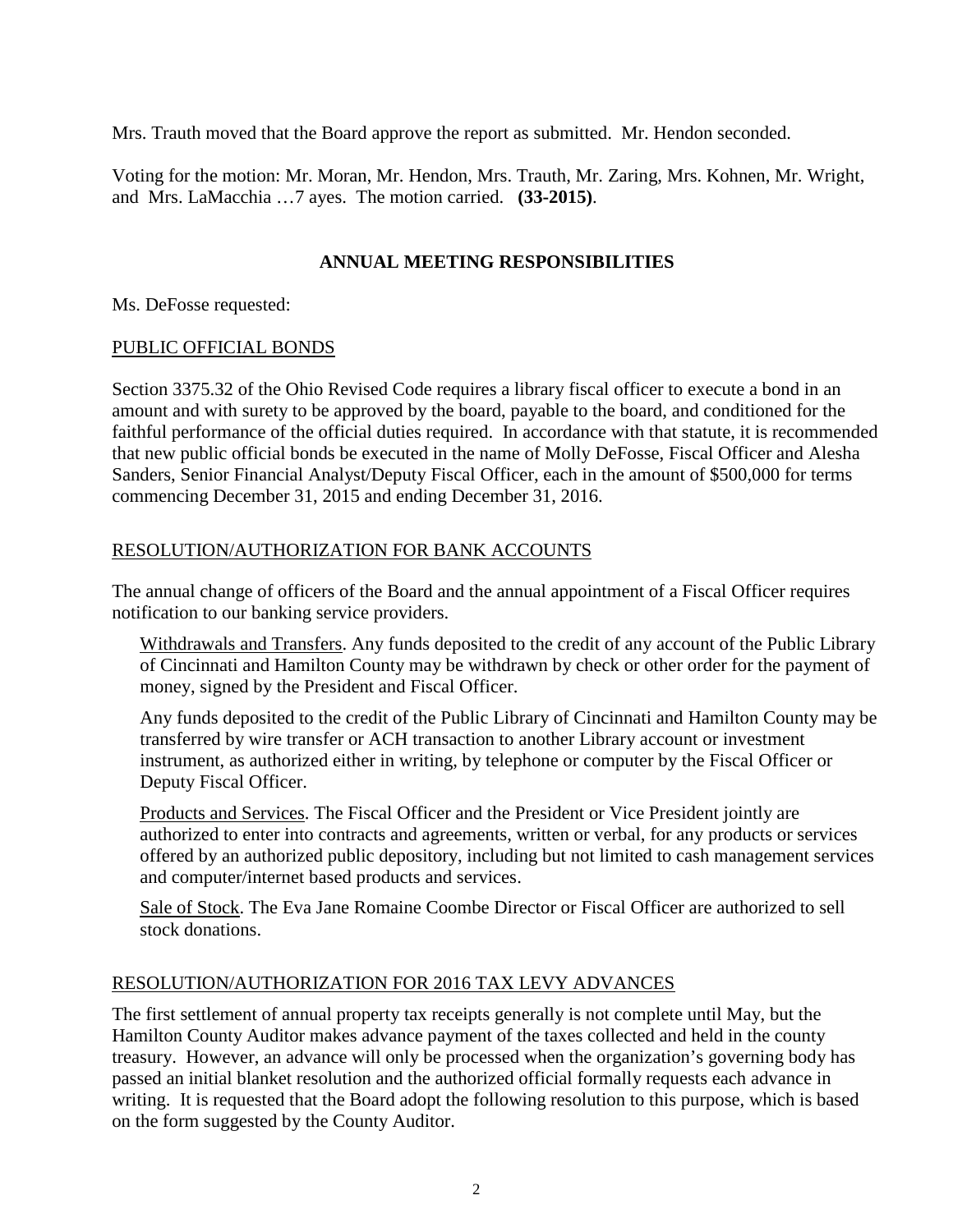Resolution Requesting the County Auditor to Make Advance Payments of Taxes *Pursuant to Ohio Revised Code § 321.34*

*Whereas*, the Ohio Revised Code allows for requests for advance payments from the County Auditor funds derived from taxes or other sources to the County Treasurer, which may be held on account of a local subdivision;

*Therefore*, be it resolved by the Board of Trustees of the Public Library of Cincinnati and Hamilton County, Ohio:

*Section 1*. That the Auditor and the Treasurer of Hamilton County in accordance with Ohio Revised Code § 321.34, be requested to draw and pay to the Public Library of Cincinnati and Hamilton County upon the written request of Molly DeFosse, Fiscal Officer, to the County Auditor, funds due in any settlement of 2016 derived from taxes or other sources, payable to the County Treasurer to the account of the Public Library of Cincinnati and Hamilton County, and lawfully applicable for purposes of the fiscal year January – December 2016.

*Section 2*. That the Fiscal Officer of the Public Library of Cincinnati and Hamilton County shall forward to the County Auditor a certified copy of this Resolution.

Mr. Wright moved that the Board approve the Public Official Bonds, the Resolutions/Authorization for Bank Accounts, the Resolution/Authorization for the Tax Levy Advances. Mr. Moran seconded.

Voting for the motion: Mr. Moran, Mr. Hendon, Mrs. Trauth, Mr. Zaring, Mrs. Kohnen, Mr. Wright, and Mrs. LaMacchia …7 ayes. The motion carried. **(34-2015)**.

### **ELECTION OF PRESIDENT**

Mr. Moran moved that Mrs. LaMacchia be nominated for President of the Board. Mr. Zaring seconded.

Voting for the motion: Mr. Moran, Mr. Hendon, Mrs. Trauth, Mr. Zaring, Mrs. Kohnen, Mr. Wright, and Mrs. LaMacchia …7 ayes. The motion carried. **(35-2015)**.

## **ELECTION OF VICE PRESIDENT**

Mr. Moran moved that Mr. Zaring be nominated for Vice President of the Board. Mr. Wright seconded.

Voting for the motion: Mr. Moran, Mr. Hendon, Mrs. Trauth, Mr. Zaring, Mrs. Kohnen, Mr. Wright, and Mrs. LaMacchia …7 ayes. The motion carried. **(36-2015)**.

## **ELECTION OF SECRETARY**

Mrs. LaMacchia moved that Mrs. Trauth be nominated for Secretary of the Board. Mr. Zaring seconded.

Voting for the motion: Mr. Moran, Mr. Hendon, Mrs. Trauth, Mr. Zaring, Mrs. Kohnen, Mr. Wright, and Mrs. LaMacchia …7 ayes. The motion carried. **(37-2015)**.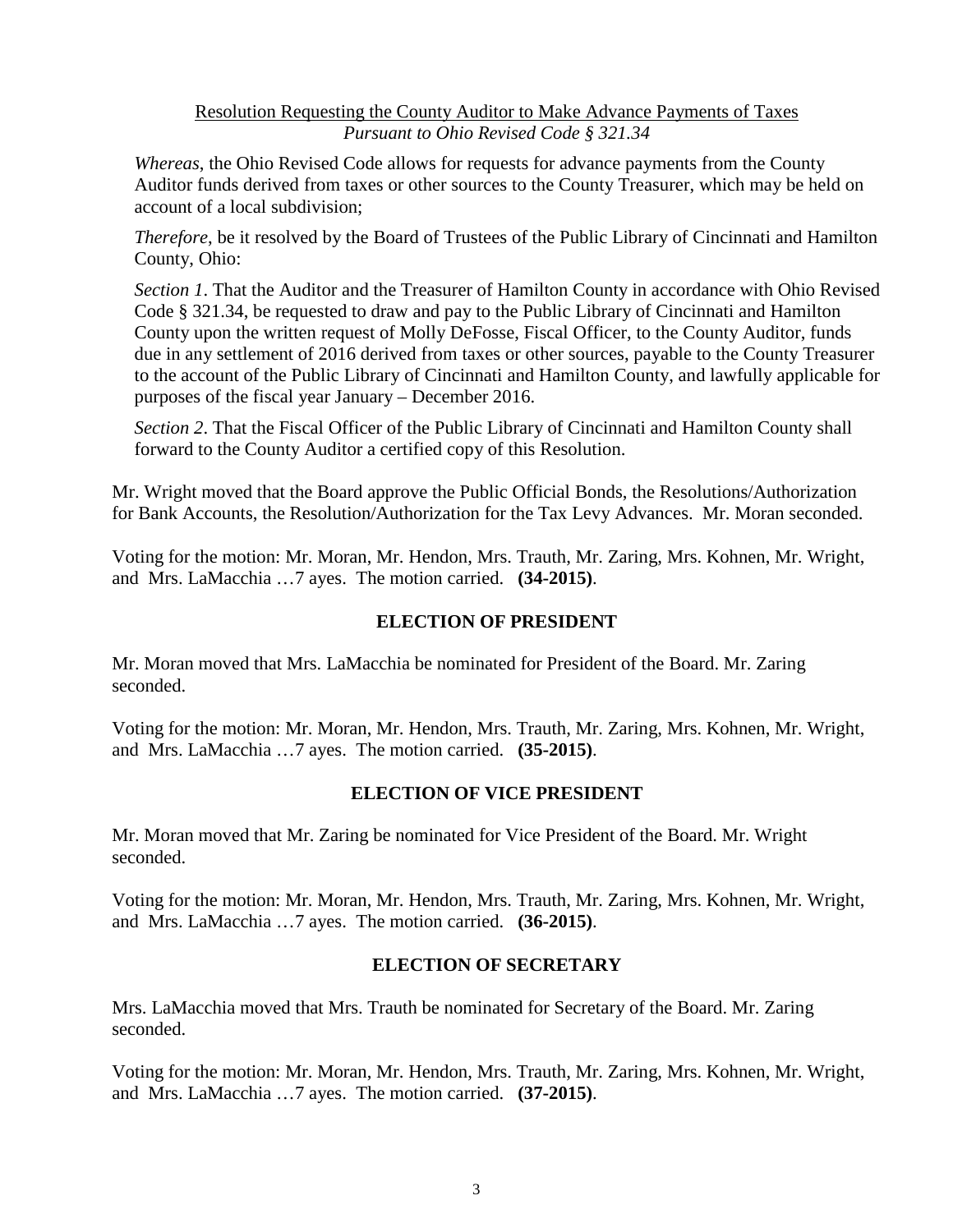### **2016 PROPOSED COMMITTEE ASSIGNMENTS**

Mr. Moran presented the members and Chair of each Committee for 2016.

#### **Finance and Audit**

Monica Donath Kohnen, Chair Barbara W. Trauth Ross A. Wright

#### **Human Resources**

William J. Moran, Chair Robert G. Hendon Allen G. Zaring IV

#### **Library Operations - Facilities**

Robert G. Hendon, Chair Monica Donath Kohnen William J. Moran

### **Library Operations - Services**

Ross A. Wright, Chair Barbara W. Trauth Allen G. Zaring IV

Mr. Hendon seconded.

Voting for the motion: Mr. Moran, Mr. Hendon, Mrs. Trauth, Mr. Zaring, Mrs. Kohnen, Mr. Wright, and Mrs. LaMacchia …7 ayes. The motion carried. **(38-2015)**.

The Annual Meeting was then adjourned.

\_\_\_\_\_\_\_\_\_\_\_\_\_\_\_\_\_\_\_\_\_\_\_\_\_\_\_\_\_\_\_\_\_\_\_\_\_\_\_\_\_\_\_\_\_\_

\_\_\_\_\_\_\_\_\_\_\_\_\_\_\_\_\_\_\_\_\_\_\_\_\_\_\_\_\_\_\_\_\_\_\_\_\_\_\_\_\_\_\_\_\_\_

President

Attest: Secretary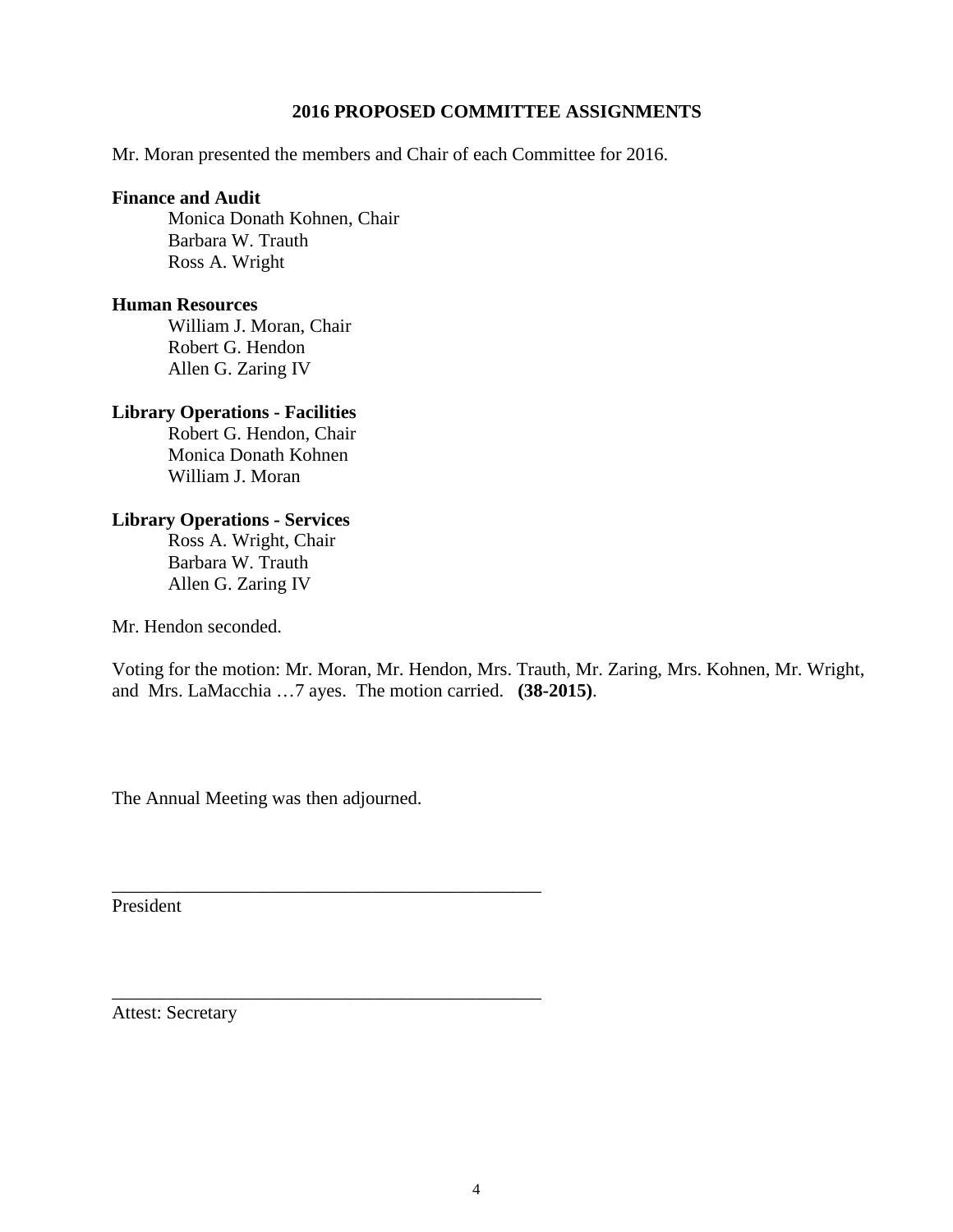# **MINUTES OF THE BOARD OF TRUSTEES OF THE PUBLIC LIBRARY**

## **OF CINCINNATI AND HAMILTON COUNTY**

Date: December 8, 2015

Meeting: Regular

Place: Board Room - Main Library - 800 Vine Street

### **REGULAR MEETING**

## *CALL TO ORDER*

### **ROLL CALL**

| <b>Trustees Present:</b> | Mr. Hendon, Mrs. LaMacchia, Mrs. Kohnen, Mrs.<br>Trauth, Mr. Wright, Mr. Zaring and Mr. Moran |
|--------------------------|-----------------------------------------------------------------------------------------------|
| Trustees Absent:         | None                                                                                          |
| Present:                 | Kimber L. Fender, Greg Edwards, Andrea<br>Kaufman, Molly DeFosse and Shelli Dronsfield        |

## *PUBLIC COMMENTS*

None.

## *ACTION ITEMS*

### **EVA JANE ROMAINE COOMBE DIRECTOR'S REPORT**

Ms. Fender reported that:

### OUR FIVE STAR LIBRARY

For the third consecutive year our Library received a five star rating in the *Library Journal* Index. Trade publication *Library Journal* developed a rating method for public libraries nationwide based on four per capita measures: circulation, visits, program attendance and public access computer use. Our Library received an overall ranking of  $2<sup>nd</sup>$  for libraries with an annual operating budget of \$30 million or more. It is important to note that the rankings are based solely on the per capita use in these four areas. The system does not measure outcomes or quality of service. Of the more than 7,663 public libraries ranked nationwide, the most ever rated, only 261 received star designation.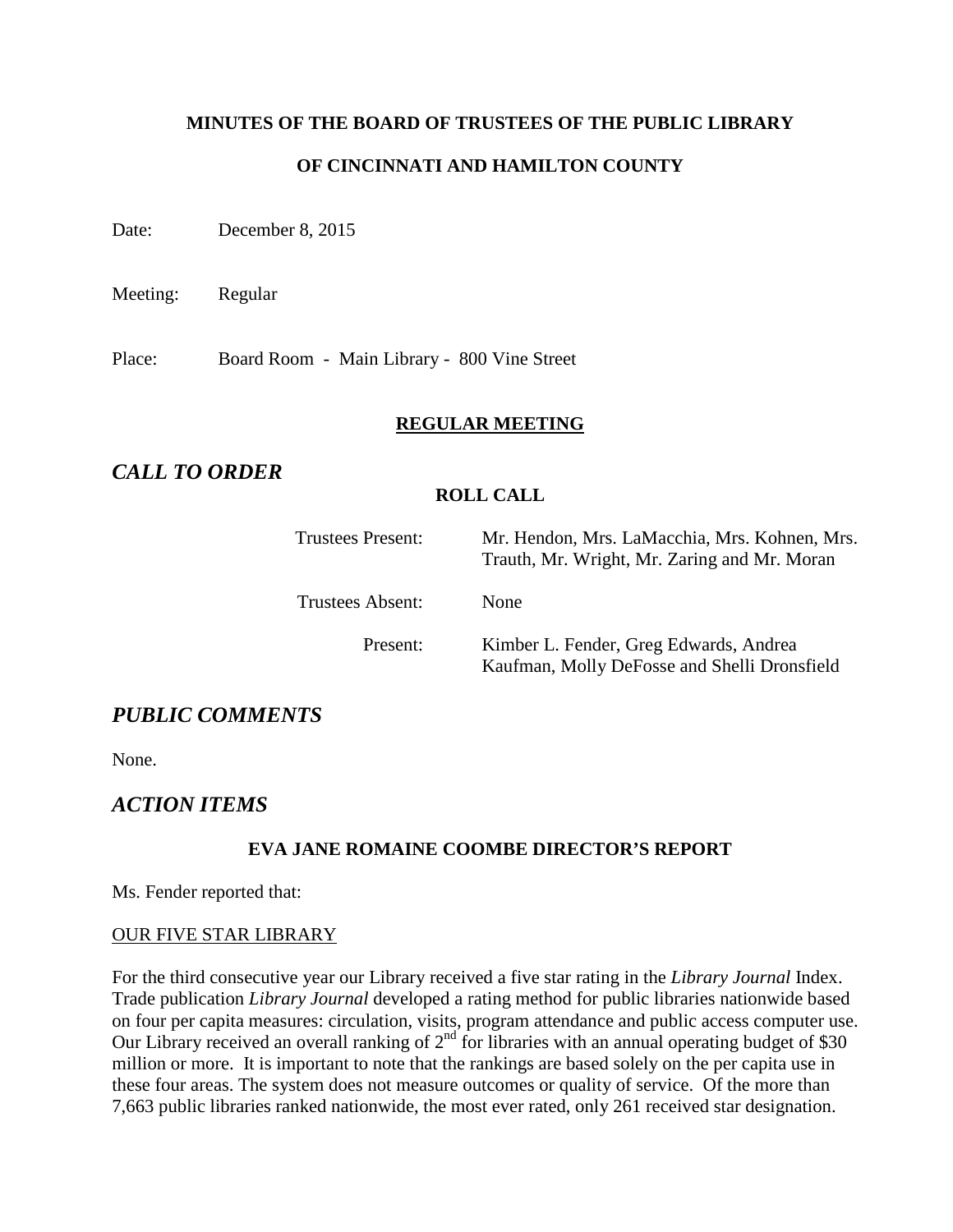Every year since the Library began submitting the four data elements used in the rating we have received either four or five stars.

The Board inquired if a press release was done regarding the rating and staff indicated that it was done as well as various promotions of the designation.

#### NOVEMBER ELECTION RESULTS

Congratulatory packets have been sent to the numerous Mayors elected or re-elected in November.

Twenty-nine public libraries had levies on the ballot this November with 26 of these passing. Two new levies and one replacement failed. The unofficial results are as follows:

#### **Ohio Library Council LIBRARY BALLOT ISSUES** Nov. 3, 2015

#### **UNOFFICIAL RESULTS**

|                                           |              |         | <b>Votes</b> |   |                |       |                    |
|-------------------------------------------|--------------|---------|--------------|---|----------------|-------|--------------------|
| Library                                   | County       | Millage | For          |   | <b>Against</b> | % Yes | Type               |
| <b>Birchard Public Library</b>            | Sandusky     | 1.00    | 9,921        | Y | 3,844          | 72%   | Renewal            |
| Brown Memberial Library (Lewisburg)       | Preble       | 1.00    | 433          | Y | 111            | 80%   | Renewal            |
| Brumback Public Library (Van Wert)        | Van Wert     | 0.50    | 6205         | Υ | 1179           | 84%   | Renewal            |
| Carnegie Public Library - East Liverpool  | Columbiana   | 2.00    | 1,411        | Y | 778            | 64%   | Renewal            |
| Champaign County Public Library           | Champaign    | 0.80    | 4,386        | Y | 2,141          | 67%   | Renewal            |
| Chillicothe-Ross County Public Library    | Ross         | 1.50    | 10,088       | Y | 8,300          | 55%   | Replacement        |
| Gnadenhutten Public Library               | Tuscarawas   | 1.00    | 696          | Υ | 360            | 66%   | New                |
| Harris-Elmore Public Library              | Ottawa       | 1.10    | 2,951        | Υ | 1,055          | 74%   | Renewal            |
| Henderson Memorial Library (Jefferson)    | Ashtabula    | 1.50    | 741          | N | 761            | 49%   | Replacement        |
| Holgate Public Library                    | Henry        | 2.00    | 520          | Y | 256            | 67%   | New                |
| Huron County Community Library            | Huron        | 1.275   | 2,923        | Y | 2,541          | 53%   | Renewal/Additional |
| Kirtland Public Library                   | Lake         | 1.00    | 1,995        | Y | 1,052          | 65%   | Renewal            |
| Liberty Center Public Library             | Henry        | 1.30    | 1,066        | Y | 394            | 73%   | Renewal            |
| London Public Library                     | Madison      | 1.50    | 2,391        | Y | 1,208          | 66%   | Renewal/Additional |
| Louisville Public Library                 | <b>Stark</b> | 0.90    | 2,896        | N | 3,285          | 47%   | New                |
| Marion Lawrence Memorial Library (Gratis) | Preble       | 1.00    | 161          | Y | 131            | 55%   | New                |
| Massillon Public Library                  | <b>Stark</b> | 2.90    | 5,006        | Y | 3,896          | 56%   | Renewal/Additional |
| Newcomerstown Public Library              | Tuscarawas   | 2.50    | 1,045        | Y | 360            | 74%   | Renewal            |
| New Madison Public Library                | Darke        | 1.50    | 974          | Y | 333            | 75%   | Rewenal            |
| Normal Memorial Library (Fayette)         | Fulton       | 0.75    | 618          | Υ | 178            | 78%   | Renewal            |
| Perry Public Library                      | Lake         | 0.75    | 1,445        | Y | 1,349          | 52%   | New                |
| Piqua Public Library                      | Miami        | 1.30    | 3,784        | Y | 2,116          | 64%   | Renewal            |
| Plain City Public Library                 | Madison      | 1.50    | 1,256        | Υ | 903            | 58%   | Replacement        |
| Portage County Disitrct Library           | Portage      | 1.00    | 13,992       | N | 15,899         | 47%   | New                |
| Preble County District Library            | Preble       | 1.00    | 8,274        | Υ | 3,599          | 70%   | Renewal            |
| Reed Memorial Library                     | Portage      | 1.50    | 3,573        | Y | 1,817          | 66%   | Renewal            |
| Seneca East Public Library (Attica)       | Seneca       | 0.75    | 1,087        | Y | 400            | 73%   | Renewal            |
| Washington County Public Library          | Washington   | 1.00    | 11,375       | Y | 5,360          | 68%   | Renewal            |
| Weston Public Library                     | Wood         | 1.00    | 1,402        | Y | 1,281          | 52%   | New                |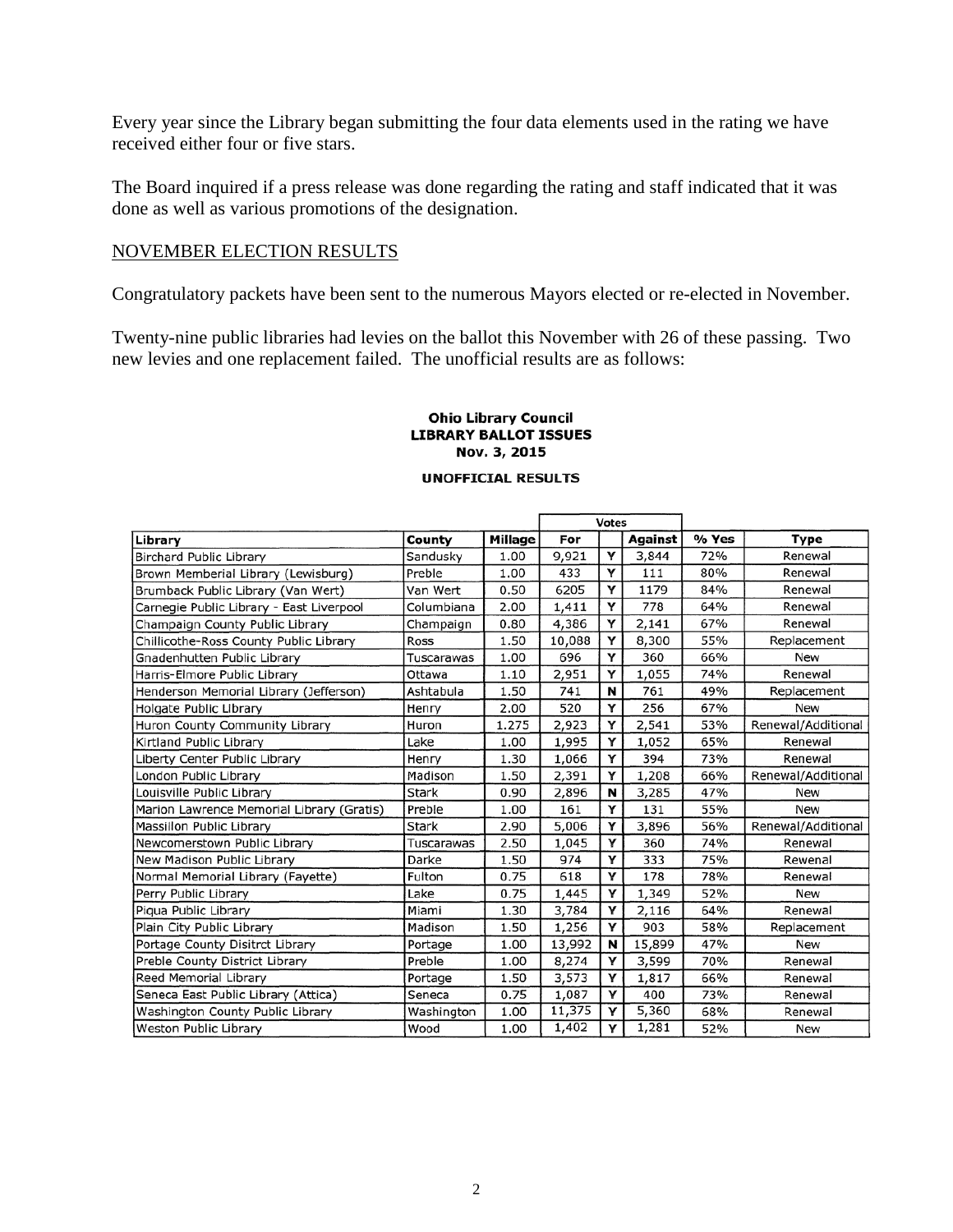## CHRIS RICE ACCEPTED INTO C-CHANGE

Marketing Team Manager Chris Rice has been accepted into C-Change Class 11. C-Change is a year-long leadership development program for emerging leaders in the Cincinnati region developed by the Cincinnati USA Regional Chamber. The curriculum combines personal leadership development with community engagement to enhance current leadership roles and prepare participants for future ones. It strives to develop and enhance the leadership skills of the participants by having them lead meaningful community projects that impact the entire region.

## LIBRARY RECEIVES NUMEROUS AWARDS AND RECOGNITIONS

The Library has been the recipient of five awards and recognitions in November and December.

On November 8, I along with Dick Savage, McClorey & Savage Architects attended the Cincinnati Preservation Association's annual meeting and awards ceremony. The Clifton Branch received recognition for the renovation converting it from a home and fraternity house to a branch library.

On November 12, I along with Greg Edwards and Jeff Gerrein joined Brad Kaiser and Christine Madden from Champlin Architecture at the Tri-State Masonry Institute awards ceremony. Champlin Architecture's use of brick and stone received a merit award for the St. Bernard branch and an honor award for the Reading Branch.

On November 17, I along with Greg Edwards, Jeff Gerrein, and Paula Brehm-Heeger attended the Hamilton County Recycling and Solid Waste District awards breakfast. The Library received the District's highest award, the John Van Volkenburgh Award for reuse and recycling. The awards were made in the Main Library's MakerSpace on engraved glass tiles.

The December issue of *Cincinnati Magazine* named the Clifton Branch "Best New Library" in their Best of the City issue. They said, "Rarely are both techies and history buffs into the same remix."

Finally, on December 7, the Library received the Reading Chamber of Commerce's Best New Development Award for the new Reading Branch Library. I along with Jeff Gerrein and Chris Holt attended the awards ceremony and dinner as did former Reading Branch Manager Liz Anderson, who also received a key to the city.

## NEW AUDUBON CASE DEDICATED

On November 16, the new display case for the Library's John James Audubon's *Birds of America,*  was dedicated. Through the efforts of former Library Development Director, John Reusing, the case was paid for entirely with donations. At his request, the case was dedicated in honor of John Ruthven, who was among those attending the dedication.

## CONNECTED LIBRARY CHALLENGE INITIATIVE

At the October Regular Meeting, we reported the implementation of an initiative to place Library cards into the hands of all students in Hamilton County between the ages of 5 and 18. All 22 public school districts are taking part in the initiative. Since the launch of our efforts, 7,861 cards have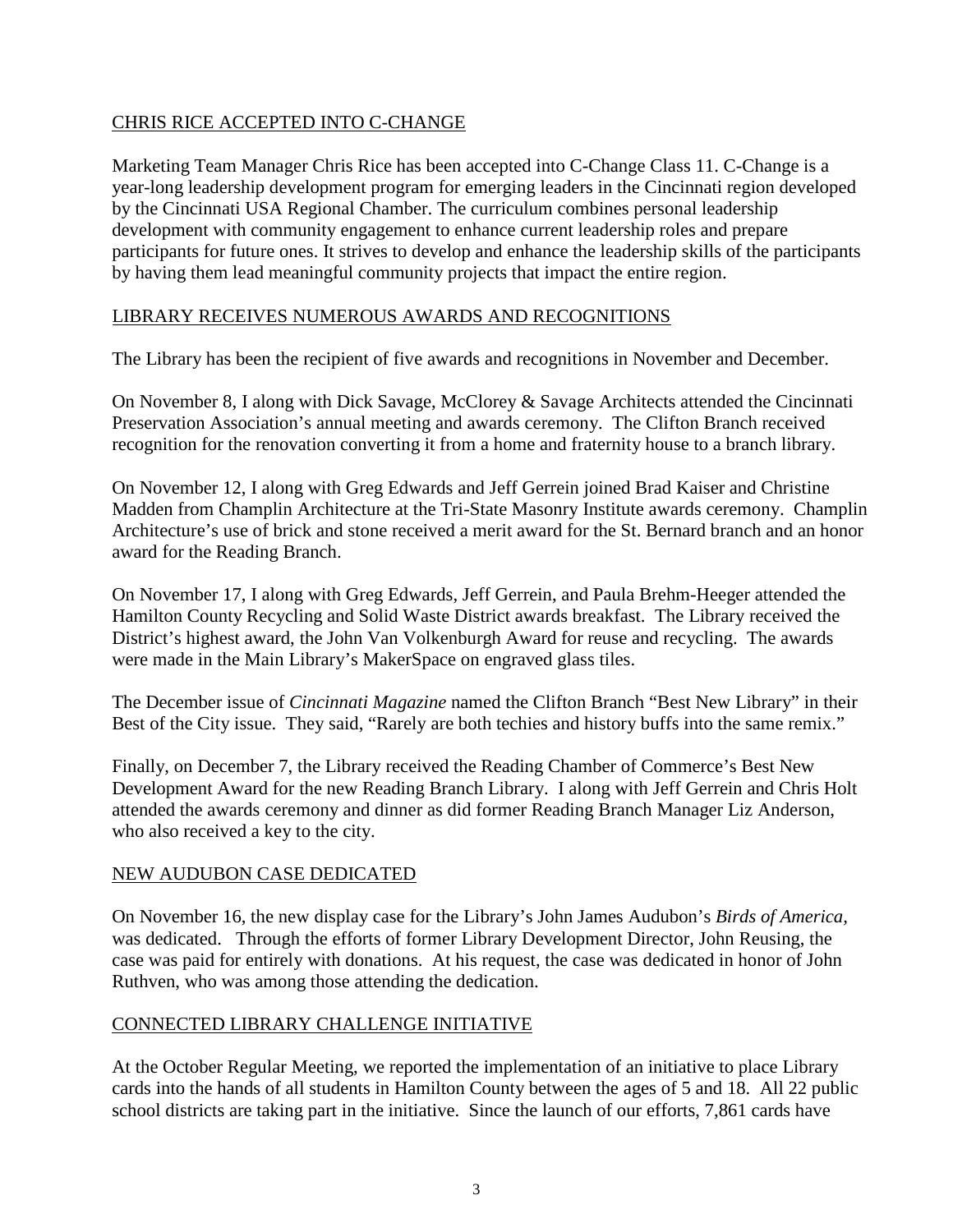been registered to date bringing the percent of students with a Library card to 98%. Outreach to private and charter schools has begun.

## WORK CULTURE SURVEY

In an effort to meet one of the strategies of the Library's Strategic Plan, "Become a top workplace in Cincinnati," we have selected ModernThink LLC to conduct an employee climate survey. During the next six weeks, Strategic Initiatives Director Shelli Dronsfield will be working both with staff at ModernThink and members of the Library's Senior Leadership to develop the survey and the related communications plan needed to ensure the highest level of employee participation. Beginning January 11, the survey, which will be distributed by ModernThink, will be available online for two weeks for staff participation.

The survey will consist of demographic, open ended, and benefits satisfaction questions, with the bulk of the data being collected through survey statements ranked on a 5-point scale. After the close of the survey, ModernThink will review and analyze the data in order to produce a comprehensive report. Following the report's completion, staff from ModernThink will meet with Senior Leadership to review the survey results. They will summarize the Library's strengths and opportunities reflected in staff responses, which will formulate their recommendations for action planning. Following review with Senior Leadership, we expect to charge a volunteer committee of selected staff with formulating a proposed list of potential initiatives that could leverage those opportunities identified by ModernThink.

## PUBLIC UTILITY TANGIBLE PERSONAL PROPERTY TAX (PUTPP)

A proposal making its way through the general assembly would exempt public utility generation facilities from property taxes. According to the settlement documents we receive from the Auditor each year, our Library would lose \$820,000 or 4.6% of levy revenue with this change. There are discussions to replace the revenue with an additional kilowatt hour tax. It seems fairly certain that the exemption will be approved. Our efforts are directed toward a suitable, long-term replacement for the revenue lost through the exemption.

## MARKETING UPDATE

A revamped email campaign targeting Inactive and Occasional cardholders resulted in over 3,000 cardholders becoming active again. Promotions for our new Book Hookup service are very successful, averaging over 120 requests per email. We recently worked with OrangeBoy to add a new customer filter for new card holders allowing us to set up scheduled emails for new customers during their first 90 days as a cardholder.

The Board asked for clarification of what information was communicated in the emails and staff provided details.

## LIBRARY FOUNDATION

The Foundation Board met on October 21 and will hold its next meeting January 20, 2016.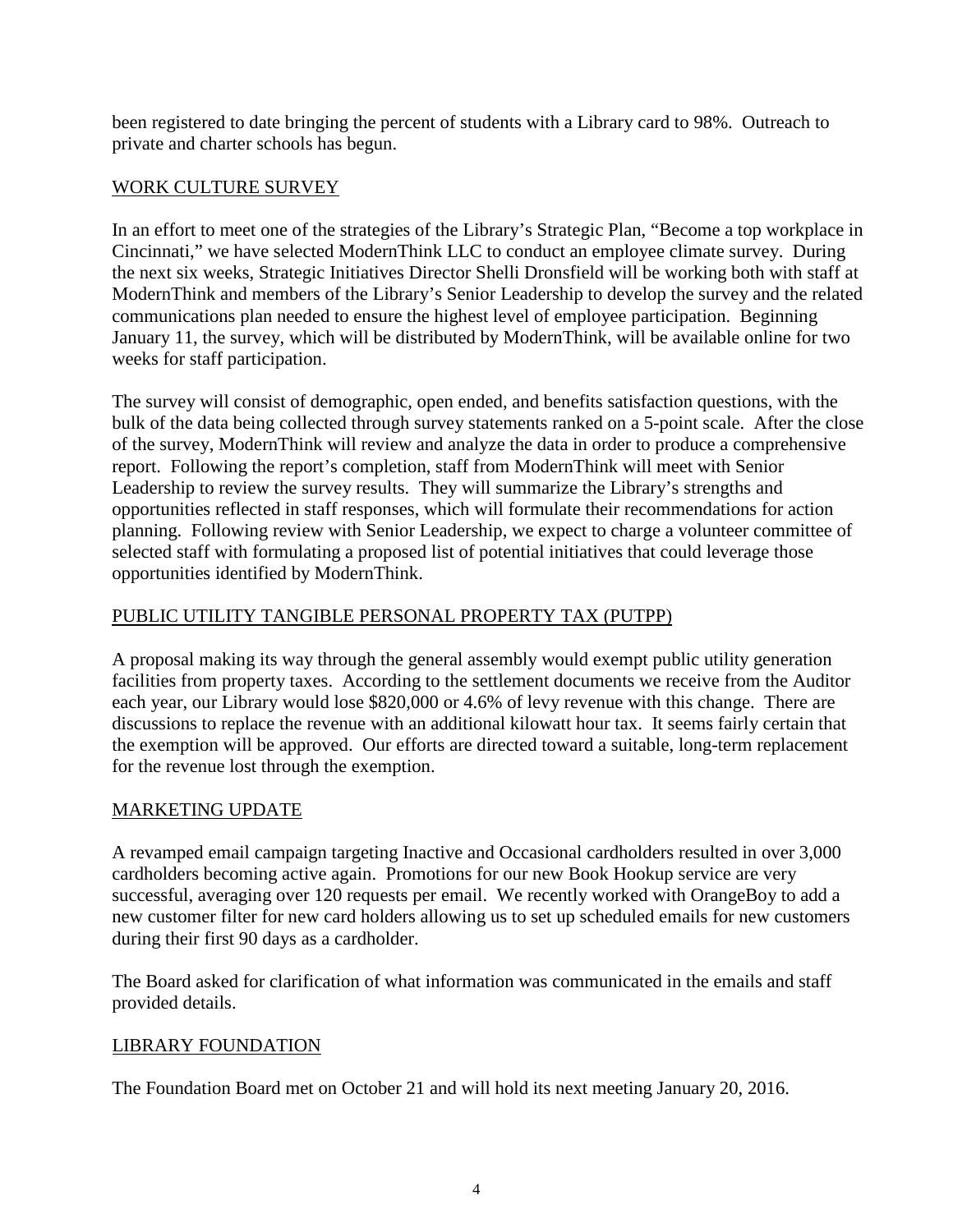As of November 19, the Annual Fund has raised \$51,782.84, \$20,000 more and 120 more donors when compared to this time in 2014.

The Foundation received a number of grants and gifts:

- Pfau grant, \$15,000 for Summer Camp Reading
- \$2,075 in honor of Sylvia and Bob Hendon's  $50<sup>th</sup>$  anniversary
- Books from the Meyer-Keener estate sold for \$2,000 with proceeds going to the St. Bernard branch.
- \$4,000 from Barbara Bruce for the Mariemont library
- Dally Foundation grant, \$4,017 for summer learning

The Foundation Board approved an addition of \$12,000 yearly to the agreement between the Foundation and the Library. This funding will offset library support staff time for their assistance with administrative tasks for the Foundation. It is requested that the Board approve a new Agreement with the Foundation incorporating this change.

#### **AGREEMENT Between THE PUBLIC LIBRARY OF CINCINNATI AND HAMILTON COUNTY and THE PUBLIC LIBRARY OF CINCINNATI AND HAMILTON COUNTY FOUNDATION**

This Agreement is entered into between The Public Library of Cincinnati and Hamilton County ("the Library") and the Public Library of Cincinnati and Hamilton County Foundation ("the Foundation").

WHEREAS, The Public Library of Cincinnati and Hamilton County is a body politic, organized and existing under the statutes of the State of Ohio and

WHEREAS, The Public Library of Cincinnati and Hamilton County Foundation is a notfor-profit corporation of the State of Ohio, formed for and dedicated to the support of the Library and

WHEREAS, The Board of Trustees of the Library and the Board of Directors of the Foundation have determined that it is in their mutual interest to enter into an agreement governing certain relationships between the two organizations,

NOW, THERFORE, the Library and the Foundation agree to the terms and conditions as set forth below:

#### **I. FOUNDATION OFFICE & BUILDING SPACE**

- A. The Foundation will rent and have the use of Library office facilities year round. Specifically for the Annual Fund or any other solicitation programs needed on the Foundation's behalf.
- B. The Foundation will have the use of the Library's Boardroom for meetings and parking for a limited number of directors to attend those meetings. The Executive Director of the Foundation will be given a parking spot on a regular basis.
- C. Depending on availability, the Foundation will have the use of Library property for fundraising purposes and other Foundation events.
- D. The Library will provide additional work areas and computers needed for staff hired by the Foundation.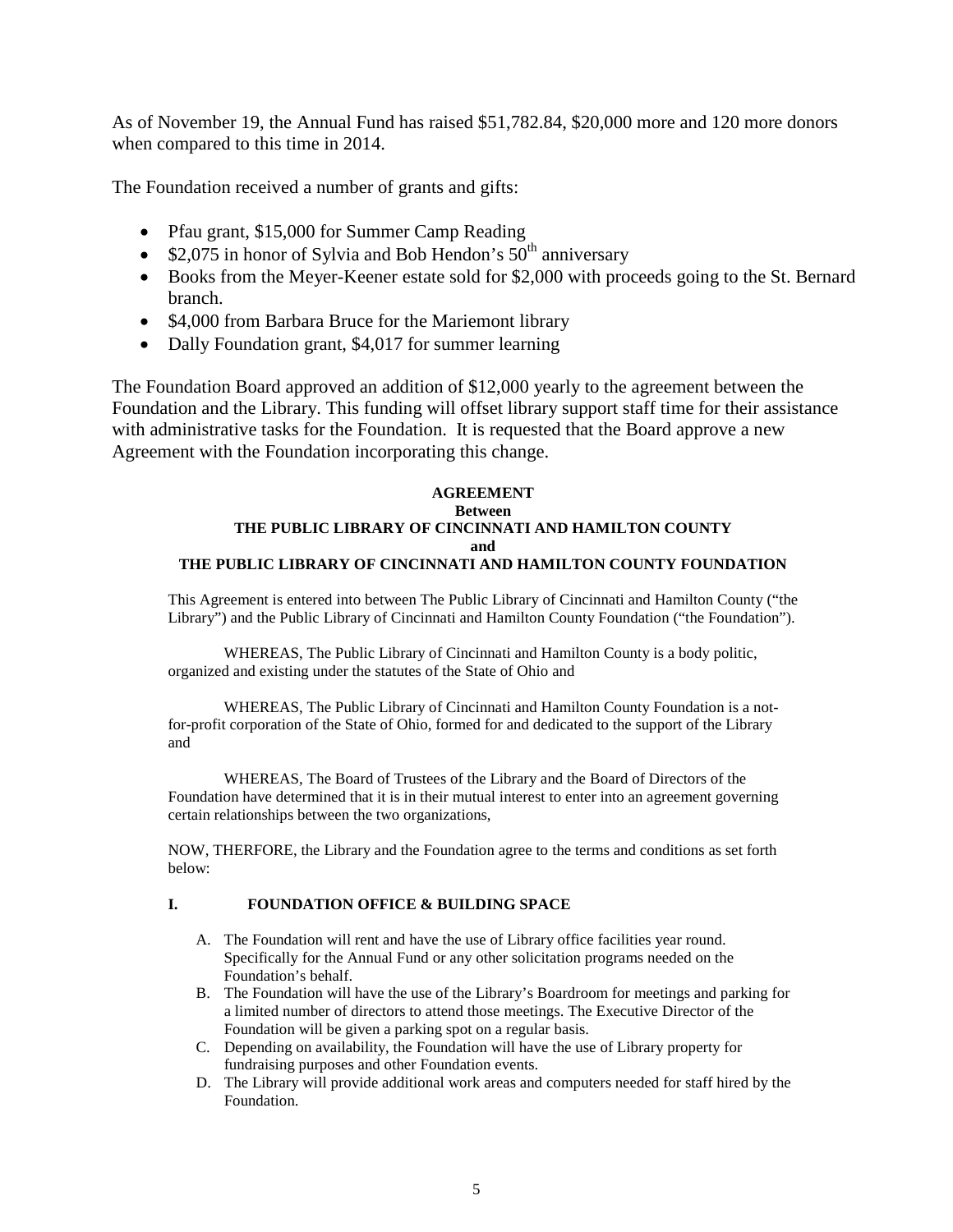#### **II. GRAPHIC DESIGN, PROMOTION AND PRINTING SERVICES**

- A. The Library shall design and promote promotional items for the Foundation, including but not limited to:
	- 1. Annual Fund solicitations.
	- 2. Promotional brochures for all Foundation activities.
	- 3. Stationery and informational mailings.
- B. The Library shall prepare and distribute press releases on the Foundation's events and fundraising efforts, arrange for the production of promotional banners and take photos of Foundation events that can be used to promote future events.
- C. The Foundation will have the use of Library copiers for maintaining records.

#### **III. COMPUTER SUPPORT SERVICES**

- A. The Library shall provide basic computer hardware and software support. Raiser's Edge software will be maintained by the Library for donor information and solicitation and will be upgraded at the discretion of the Library. The Library shall not be obligated to provide such support at times that conflict with work schedules. The Library will provide email access for Foundation communication to donors. In addition, the Library will provide information from Library card applicants who have indicated their approval to be contacted by the Foundation for fundraising purposes.
- B. The Library will provide a website link for the Foundation on the Library's homepage to promote donations to the Foundation through bequests, planned gifts, naming opportunities, direct donations and sale of products.

#### **IV. ADMINISTRATIVE STAFF SUPPORT**

- A. The Library will provide up to 12 hours of administrative staff support per week for the Foundation office.
- B. The Foundation will pay \$1,000 per month for this administrative service. The payments will be made twice a year. The payments of \$6,000 will be made to the Library in January and July.

#### **V. TELEPHONE SERVICES**

A. The Library shall provide the Foundation with a phone number and voice mail services as part of the Library's phone system.

#### **VI. GIFT ALLOCATIONS**

The Annual Fund Campaign will be under the control of the Foundation and it is the responsibility of the Executive Director of the Foundation to verify that monies donated go either to the Foundation or the Library as indicated by the donor. Upon request from the Library, the Foundation will provide an accounting of these donations and expenditures by the Foundation. The Foundation will also transfer any gifts received throughout the year receipted by the Foundation that were intended for the Library.

#### **VII. POSTAGE & MAIL SERVICE**

Upon request, the Library shall mail first-class correspondence and parcels for the Foundation, The Foundation will reimburse the Library \$1,000 to pay the average yearly cost of mailings. This \$1,000 will paid at the same time as this agreement.

#### **VIII. INSURANCE**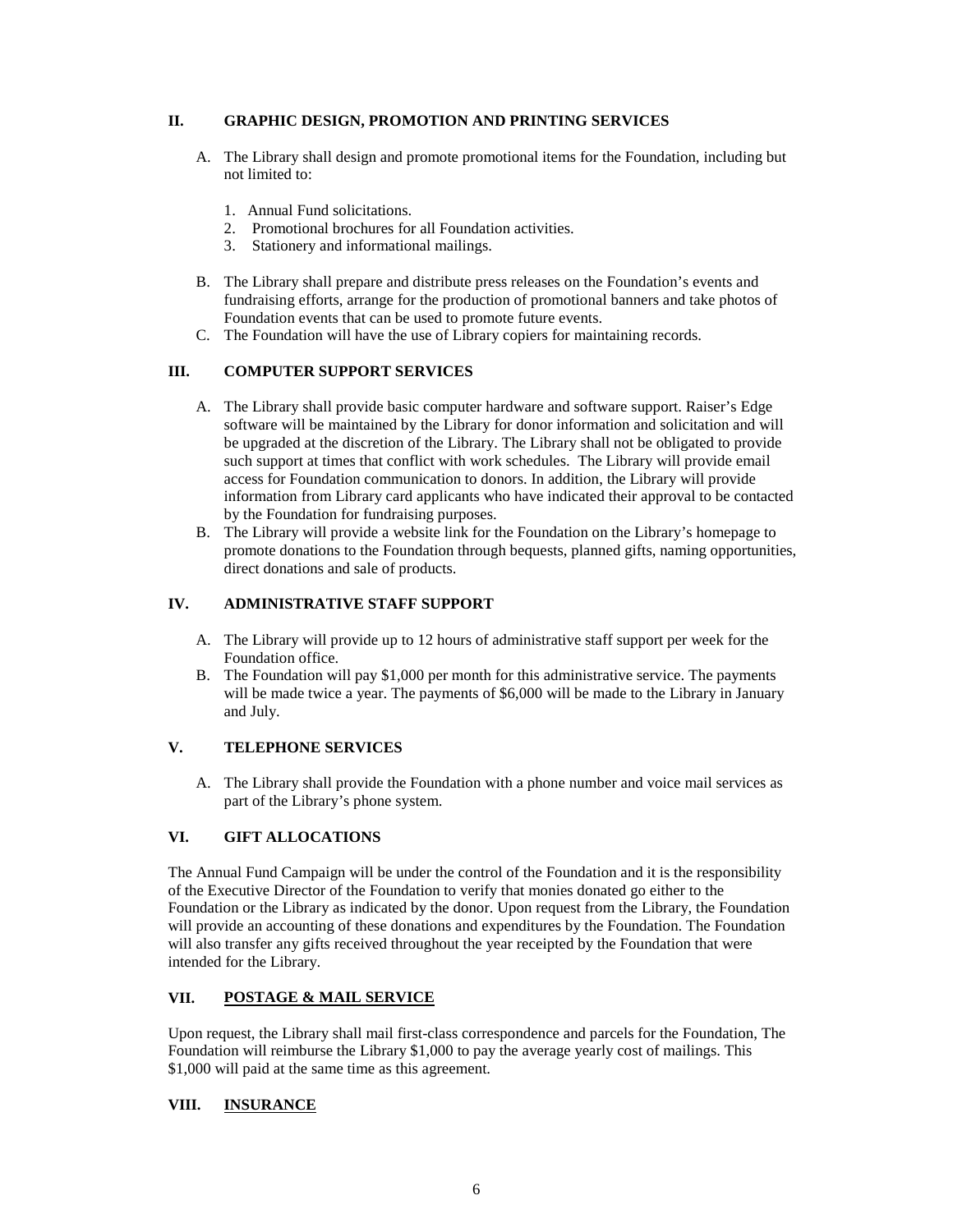A. The Library will cover the Foundation Directors under the Library's Directors & Officers liability insurance policy.

#### **IX. TERM**

- A. The term of this agreement is for the 24-month period from December 8, 2015 through December 8, 2017.
- B. Upon completion of the term, the agreement shall continue on a month-to-month basis under the same terms and conditions, unless amended by mutual consent of both parties.
- C. Either party may terminate this agreement at any time by giving 60 days notice.

#### **X. FOUNDATION PAYMENTS TO THE LIBRARY**

- A. The Foundation shall pay the Library the sum of \$3,400.00 annually for the goods and services the Library provides to the Foundation in accordance with the terms of this agreement. This payment will be made after the fiscal year end meeting of the Foundation in June.
- B. The Library shall provide the Foundation with an annual invoice for the total amount due.

\_\_\_\_\_\_\_\_\_\_\_\_\_\_\_\_\_\_\_\_\_\_\_\_\_\_\_\_\_\_\_\_\_\_\_ \_\_\_\_\_\_\_\_\_\_\_\_\_\_\_\_\_\_\_\_\_\_\_\_\_\_\_\_\_\_\_\_\_\_\_

The aforementioned terms being mutually and entirely agreed upon by the parties, the Library and the Foundation do hereby indicate their approval of this agreement.

President Date Board of Trustees of The Public Library of Cincinnati and Hamilton County

Executive Director Date and Date Date Date of the Date of the Date Date of the Date of the Date of the Date of the Date of the Date of the Date of the Date of the Date of the Date of the Date of the Date of the Date of the Public Library of Cincinnati and Hamilton County Foundation

\_\_\_\_\_\_\_\_\_\_\_\_\_\_\_\_\_\_\_\_\_\_\_\_\_\_\_\_\_\_\_\_\_\_\_ \_\_\_\_\_\_\_\_\_\_\_\_\_\_\_\_\_\_\_\_\_\_\_\_\_\_\_\_\_\_\_\_\_\_\_

### FRIENDS OF THE PUBLIC LIBRARY

The Friends Board held its quarterly meeting on October 30. At that meeting, the Friends approved providing all Library staff with a complimentary membership in the Friends during their employment at the Library. Additionally, the Friends approved extending the 10% discount to all sales, including ongoing warehouse sales. The next meeting of the Friends Board will be January 22, 2016.

The Friends have a number of special holiday events planned for the next few weeks. December 8, the shop is open from 5:00-8:30 for a special shopping event with 25% off nearly everything and free gift wrapping. Additionally, the Holiday Book Café, adjacent to the Friends shop will be open Sundays, December 13 and 20 from 1:00 to 5:00 offering a great selection of books suitable for gifts. The Board inquired if many people take advantage of the Sunday hours. Staff responded that is appears they do and that the shop also is open for special events such as the Staff Recognition event and programs.

The Friends will hold their Winter Warehouse Sale Thursday, January 14 through Sunday, January 17, 2016.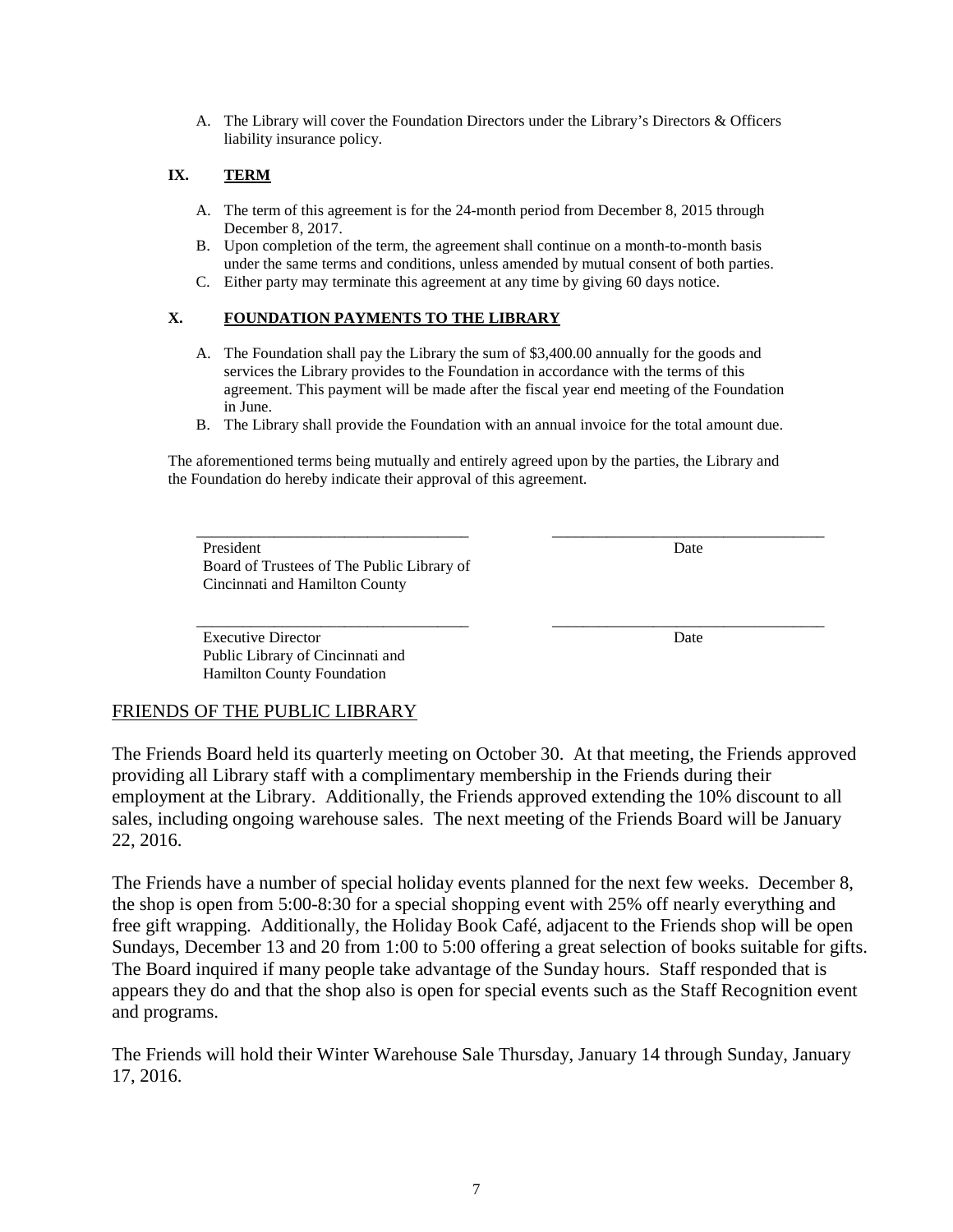## ANDERSON TOWNSHIP LIBRARY ASSOCIATION

The Anderson Township Library Association November sale netted \$9,901.51, a slight increase over the 2014 sale.

The Association met on November 18 and presented the Library with a check for \$27,500 with 55% designated for the Anderson Branch and 45% designated for the Mt. Washington Branch.

## FORESIGHT STUDIES CERTIFICATE

At the October Regular Meeting, I reported that from January 17-23, 2016 I will be attending the University of Houston to earn a certificate in Foresight Studies. I had been planning to cover the entire cost of the program myself and use PTO to attend. However, I have been asked to bring this back to the Board for discussion at this meeting. I am requesting that my attendance be treated as professional leave rather than PTO. The cost to attend, including the registration fee, airfare and hotel is \$4,600. Per Library policy, the Board President must approve all reimbursements to the Director and documentation of all expenses must also be provided.

Mr. Moran that the Board approve the report as submitted. Mr. Wright seconded.

Voting for the motion: Mr. Moran, Mr. Hendon, Mrs. Trauth, Mr. Zaring, Mrs. Kohnen, Mr. Wright, and Mrs. LaMacchia …7 ayes. The motion carried. **(39-2015)**.

## **FISCAL OFFICER'S REPORT**

Ms. DeFosse reported that:

## THEFT OF LIBRARY PROPERTY

On October 28, 2015 a laptop valued at \$527.28 was taken from the Main Library during the set-up for a program. Staff and security were present but the perpetrator was not apprehended after being pursued. The Library Operations staff has modified their procedures to ensure the safeguarding of Library property. The Fiscal Officer requests a release of personal liability related to the theft of this item.

## PUBLIC RECORDS REQUEST

On November 3, 2015, Patrick Lance inspected the documents from a previous records request that had been available since July 21, 2015.

The Hamilton County Prosecutor's Office is preparing a response for the records requested on September 19, 2015.

## FOLLOW-UP ON NORTH BUILDING POWER OUTAGE AND DUKE RESPONSE

As reported at the August 2015 Board meeting, Duke Energy determined they would not pay for any damaged equipment from the April 25, 2015 incident resulting in a net loss of \$102,843.79 to the Library. The Board requested that staff discuss options for recovery from Duke with the Hamilton County Prosecutor's Office.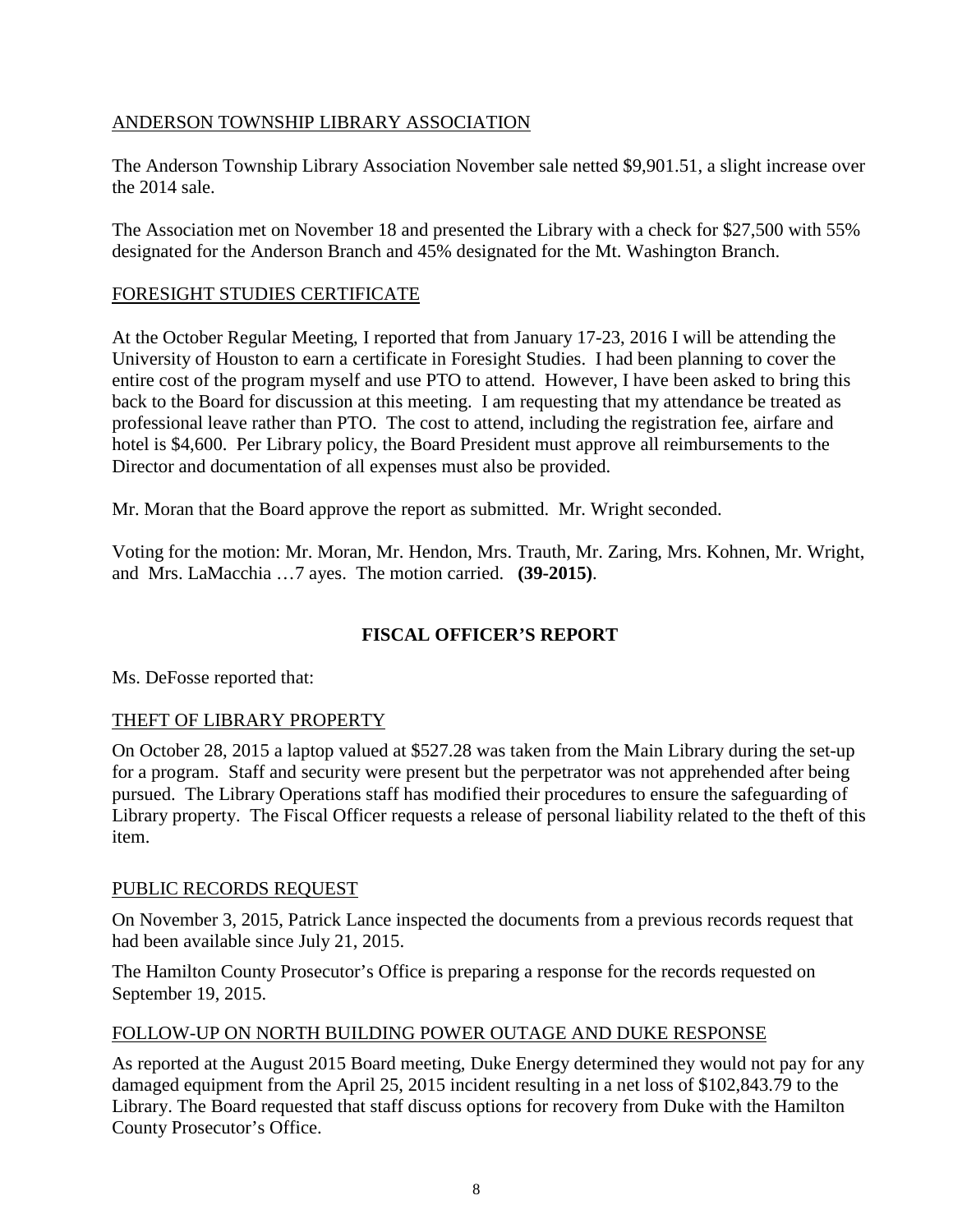The Prosecutor's office recommended that we request the insurance company to send the case to arbitration. The case is expected to be heard in February or March 2016.

Mr. Moran moved that that the Board approve the report as submitted. Mr. Wright seconded.

Voting for the motion: Mr. Moran, Mr. Hendon, Mrs. Trauth, Mr. Zaring, Mrs. Kohnen, Mr. Wright, and Mrs. LaMacchia …7 ayes. The motion carried. **(40-2015)**.

### **FINANCE & AUDIT COMMITTEE REPORT**

Mr. Wright requested:

#### REVISION OF 2015 APPROPRIATIONS

Authorization is requested to revise *appropriations* as follows:

#### *General Fund - Expenses*

| Supplies - increase by                          | 60,000,00    |
|-------------------------------------------------|--------------|
| Purchased and Contracted Survices - decrease by | (110,000.00) |
| Capital Outlay - increase by                    | 50,000.00    |
| Appropriations net change                       |              |

The revision is necessary to account for accelerating planned purchases from 2016 to 2015 based on availability of funding.

#### REVISION OF PERMANENT FUND PRINCIPAL BALANCES

The following permanent (trust) fund principal amounts are revised, effective December 31, 2015, based on additional donations received in 2015.

| Fund    | Principal $1/1/15$ | 2015 Donations | Principal $12/31/15$ |  |
|---------|--------------------|----------------|----------------------|--|
| Abell   | 75,499.00          | 1,800.00       | 77,299.00            |  |
| $King*$ | 20,120.00          | 500.00         | 20,620.00            |  |

\*Represents an \$80 correction of the previously reported balance.

#### 2015 ANNUAL APPROPRIATIONS

To close out the 2015 General Fund, authorization is requested to revise the appropriations as needed from now until the end of the month. Any revisions made will be reported to the Board in February, 2016.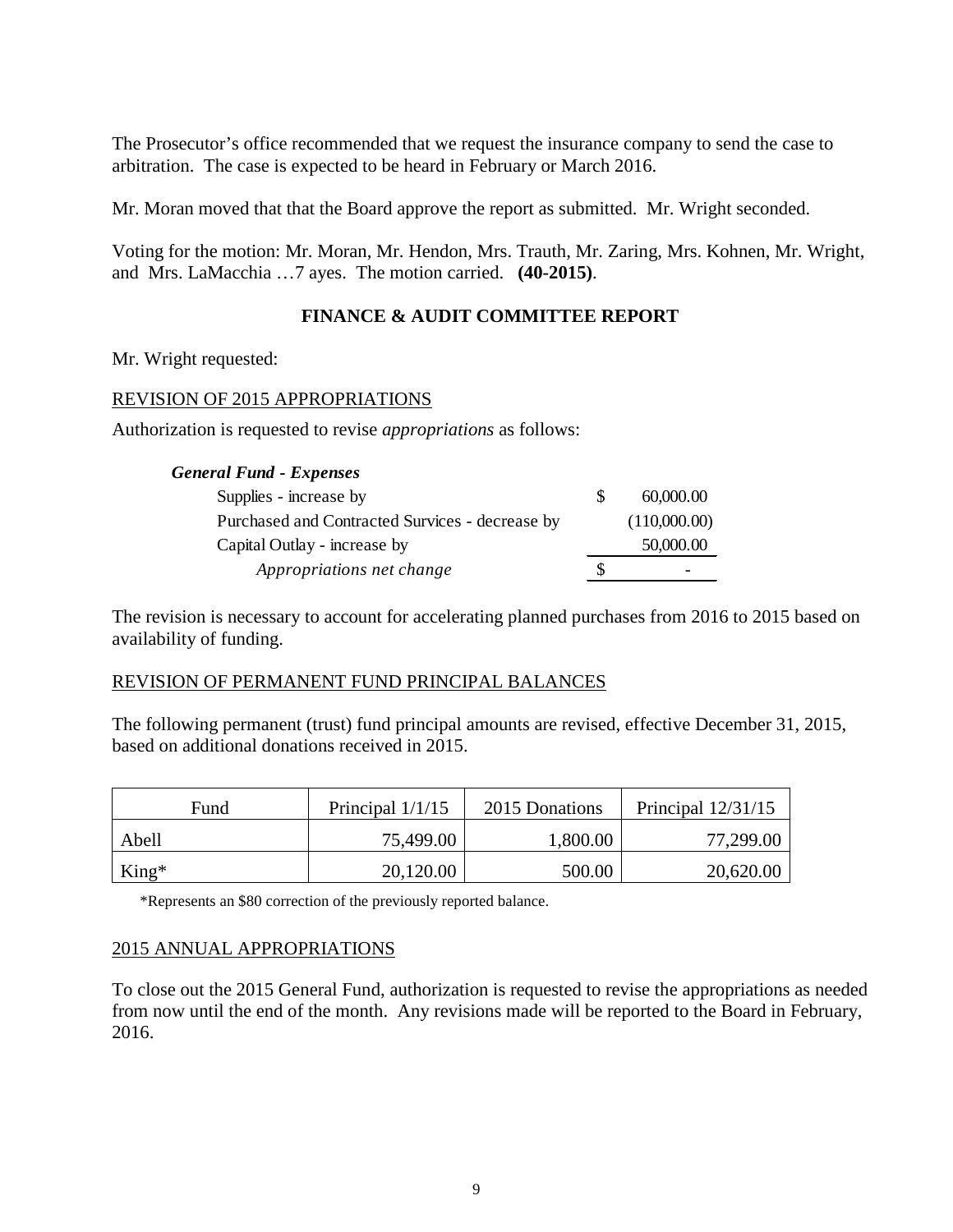#### 2015 UNENCUMBERED BALANCE

We are anticipating an unencumbered balance of approximately \$12.75 million to carry forward to 2016. This includes an operating contingency of \$1,750,000, a requested \$100,000 increase to represent the allowable 3% of the budget, and approximately \$11 million available for operations in 2016, which equates to slightly more than two months of operating expenses.

Ohio Revised Code Section 3375.40(L) states that a board of library trustees may "at the end of any fiscal year, unless doing so would be contrary to law, set aside any unencumbered surplus remaining in the general or any other fund of the free public library under its jurisdiction for any purpose, including creating or increasing a special building and repair fund, or for operating the library or acquiring equipment and supplies". In accordance with this provision, it is recommended that all unencumbered funds be carried forward in the General Fund.

### ANNUAL APPROPRIATION RESOLUTION AND ESTIMATED RESOURCES FOR FISCAL 2016

The Ohio Department of Taxation has set our 2016 Public Library Fund receipts at \$38,704,682.65 and Hamilton County has estimated property tax levy receipts of \$17,830,653. Using these amounts, total General Fund resources are estimated to be \$58,897,000, as follows:

| TOTAL ESTIMATED RESOURCES    | \$71,647,000.00 |
|------------------------------|-----------------|
| NEW INCOME                   | 58,897,000.00   |
| Other Income                 | 2,361,664.35    |
| Hamilton County Property Tax | 17,830,653.00   |
| Public Library Fund          | 38,704,682.65   |
| PRIOR YEAR CARRYFORWARD      | 12,750,000.00   |
| Unencumbered Balance         | 11,000,000.00   |
| <b>Operating Contingency</b> | \$1,750,000.00  |
|                              |                 |

#### **2016 GENERAL FUND RESOURCES**

It is recommended that the 2016 General Fund appropriation (spending authority) be set at **\$58,897,000**, distributed by account as follows.

#### **2016 GENERAL FUND APPROPRIATION**

| <b>TOTAL APPROPRIATION</b>      | \$58,897,000.00 |
|---------------------------------|-----------------|
| Other Financing Uses - Transfer | 2,000,000.00    |
| Other Objects                   | 286,000.00      |
| Capital Outlay                  | 987,000.00      |
| Library Materials & Information | 8,885,000.00    |
| Purchased & Contracted Services | 9,060,000.00    |
| Supplies                        | 1,611,050.00    |
| Insurance Benefits              | 4,648,450.00    |
| <b>Retirement Benefits</b>      | 3,797,500.00    |
| <b>Salaries</b>                 | \$27,622,000.00 |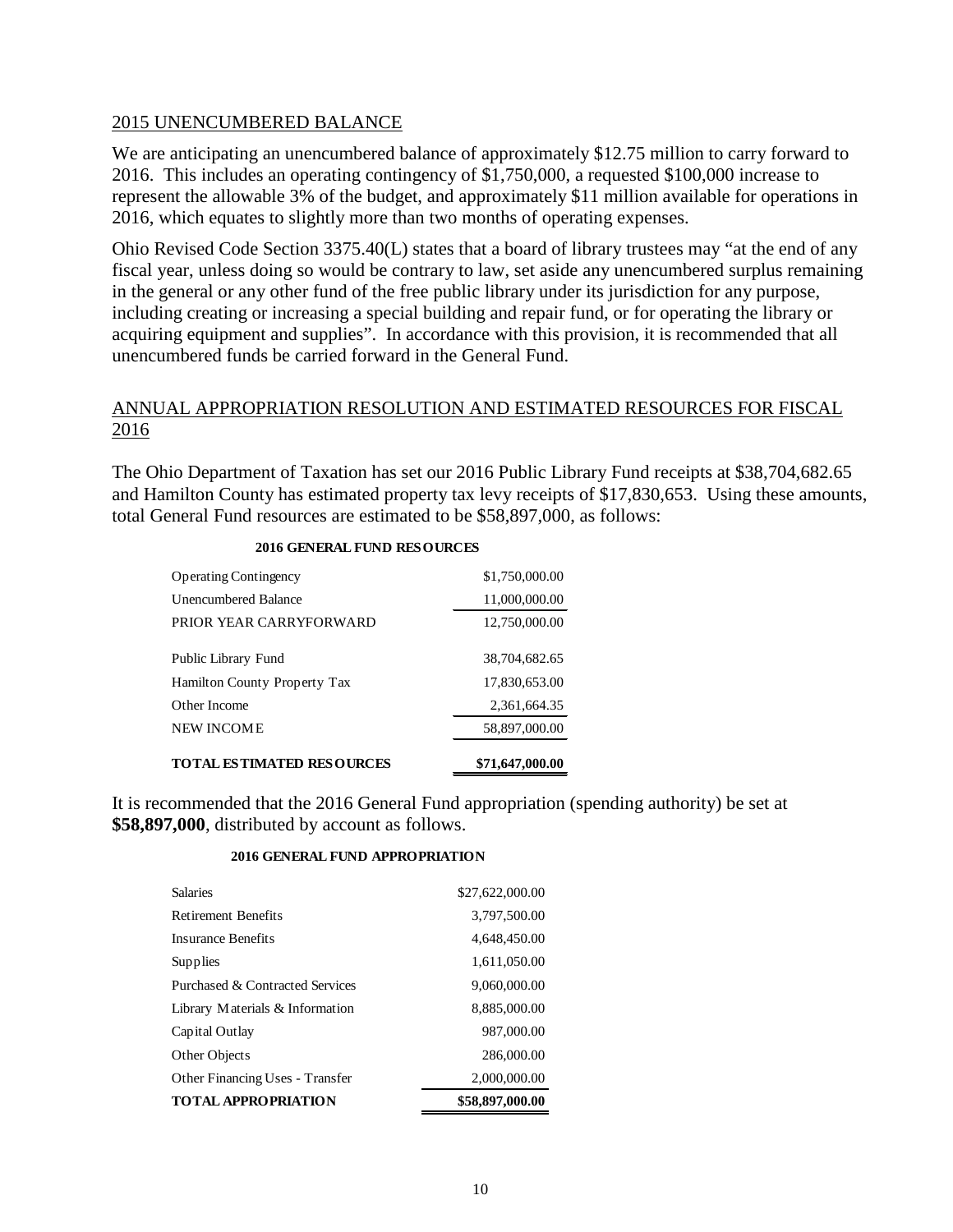In addition to the General Fund, estimated resources and appropriations have been prepared for special revenue, capital and permanent (trust) funds. These recommendations plus unencumbered carry-forward balances for all funds are summarized below. Trust fund principals, a total of \$6,740,531 are excluded from permanent fund balances.

| 2015 ESTIMATED     | 2016               | 2016                 |  |
|--------------------|--------------------|----------------------|--|
| <b>AVAILABLE</b>   | <b>ESTIMATED</b>   | <b>APPROPRIATION</b> |  |
| <b>BALANCE</b> (3) | <b>RESOURCES</b>   |                      |  |
| \$12,750,000.00    | \$58,897,000.00    | \$58,897,000.00 (1)  |  |
| 4,368,106.42       | $2,000,000.00$ (2) | 4,250,000.00         |  |
| 405,744.26         | 290,500.00         | 336,150.00           |  |
| 1,454,738.77       | 94,000.00          | 291,500.00           |  |
| \$18,978,589.45    | \$61,281,500.00    | \$63,774,650.00      |  |
|                    |                    |                      |  |

(1) Includes \$2 million capital transfer to Building & Repair.

(2) Includes \$2 million transfer from General Fund.

(3) Balances are estimates at 12/31/15. Final actual balances will be reported to the County.

The Special Revenue and Permanent Funds appropriations include routine spending, as well as an appropriation from the Armstrong Fund to be used as necessary in working towards our strategy of becoming a top workplace in the area.

It is recommended that the Board adopt a Resolution to provide for expenditures during the fiscal year ending December 31, 2016, the resources of the Library be appropriated at the fund and object levels outlined below be submitted to the Hamilton County Budget Commission as the Library's **2016 Annual Appropriation Resolution** and **Certificate of Sources Available for Expenditure**.

|                                      |               | <b>SPECIAL REVENUE:</b> |               |           |            |              |
|--------------------------------------|---------------|-------------------------|---------------|-----------|------------|--------------|
|                                      | General       | <b>LSTA</b>             | Anderson      | Library   | Gifts      | Building &   |
|                                      | <b>Fund</b>   |                         | Mt Washington | Programs  |            | Repair       |
|                                      | 1100          | 2010                    | 2101          | 2152      | 2199       | 4001         |
| <b>Salaries</b>                      | 27,622,000.00 |                         |               |           |            |              |
| <b>Retirement Benefits</b>           | 3,797,500.00  |                         |               |           |            |              |
| <b>Insurance Benefits</b>            | 4,648,450.00  |                         |               |           |            |              |
| Other Employee Benefits              |               |                         |               |           |            |              |
| <b>Purchased/Contracted Services</b> | 9,060,000.00  |                         | 10,950.00     | 20,000.00 | 52,500.00  | 750,000.00   |
| Supplies                             | 1,611,050.00  |                         | 16,600.00     | 20,000.00 | 170,000.00 |              |
| Library Materials and Information    | 8,885,000.00  |                         | 4,600.00      |           | 17,500.00  |              |
| Other Objects                        | 286,000.00    |                         |               |           |            |              |
| Capital Outlay                       | 987,000.00    |                         | 4,000.00      |           | 20,000.00  | 3,500,000.00 |
| Debt Service                         |               |                         |               |           |            |              |
| <b>Other Financing Uses</b>          | 2,000,000.00  |                         |               |           |            |              |
| Contingency                          |               |                         |               |           |            |              |
| <b>Total Appropriation</b>           | 58,897,000.00 |                         | 36,150.00     | 40,000.00 | 260,000.00 | 4,250,000.00 |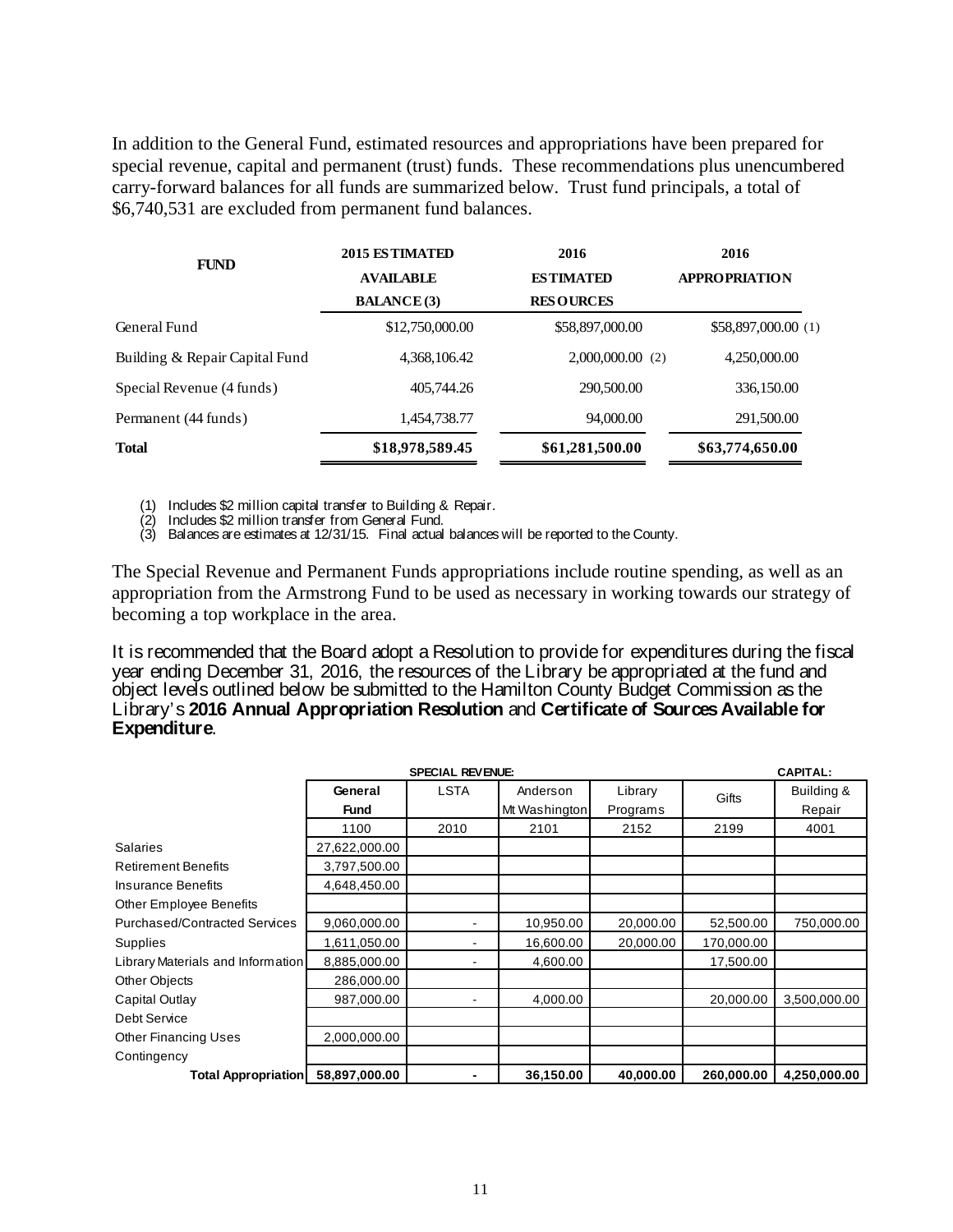|                                      | <b>PERMANENT:</b> |                         |           |            |                       |           |
|--------------------------------------|-------------------|-------------------------|-----------|------------|-----------------------|-----------|
|                                      | Armstrong         | Karline<br><b>Brown</b> | Cochran   | Feld       | Incidental<br>Expense | Goldsmith |
|                                      | 8102              | 8106                    | 8108      | 8112       | 8114                  | 8117      |
| Salaries                             |                   |                         |           |            |                       |           |
| <b>Retirement Benefits</b>           |                   |                         |           |            |                       |           |
| <b>Insurance Benefits</b>            |                   |                         |           |            |                       |           |
| <b>Other Employee Benefits</b>       |                   | 3,000.00                | 4,000.00  |            |                       |           |
| <b>Purchased/Contracted Services</b> | 10,000.00         |                         |           |            | 10,000.00             |           |
| Supplies                             | 20,000.00         |                         |           |            | 5,000.00              |           |
| Library Materials and Information    |                   |                         |           | 100,000.00 |                       | 2,000.00  |
| Other Objects                        |                   |                         |           |            |                       |           |
| Capital Outlay                       |                   |                         |           |            |                       |           |
| Debt Service                         |                   |                         |           |            |                       |           |
| <b>Other Financing Uses</b>          |                   |                         |           |            |                       |           |
| Contingency                          |                   |                         |           |            |                       |           |
| <b>Total Appropriation</b>           | 30,000.00         | 3,000.00                | 4,000.00  | 100,000.00 | 15,000.00             | 2,000.00  |
|                                      | Hadley            | Heisel/Dunlap           | Huenefeld | Kersten    | Meister               | Rhein     |
|                                      | 8120              | 8124                    | 8125      | 8130       | 8139                  | 8163      |
| Salaries                             |                   |                         |           |            |                       |           |
| <b>Retirement Benefits</b>           |                   |                         |           |            |                       |           |
| <b>Insurance Benefits</b>            |                   |                         |           |            |                       |           |
| Other Employee Benefits              | 30,000.00         | 10,000.00               |           |            |                       |           |
| <b>Purchased/Contracted Services</b> |                   |                         |           | 15,000.00  |                       | 1,000.00  |

Supplies 25,000.00 1,000.00

Library Materials and Information 1,000.00 1,000.00 1,000.00 1,000.00

Other Objects Capital Outlay Debt Service Other Financing Uses Contingency

|                                      | Sackett   | Dwyer    | Gillespie | <b>Striker</b> | Howard    | Valerio<br>Family | Dehner   |
|--------------------------------------|-----------|----------|-----------|----------------|-----------|-------------------|----------|
|                                      | 8160      | 8163     | 8166      | 8170           | 8175      | 8179              | 8184     |
| <b>Salaries</b>                      |           |          |           |                |           |                   |          |
| <b>Retirement Benefits</b>           |           |          |           |                |           |                   |          |
| <b>Insurance Benefits</b>            |           |          |           |                |           |                   |          |
| Other Employee Benefits              |           |          |           |                |           |                   | 1,000.00 |
| <b>Purchased/Contracted Services</b> |           |          | 1,000.00  |                |           | 10,000.00         |          |
| Supplies                             |           | 2,000.00 |           |                |           |                   |          |
| Library Materials and Information    | 25,000.00 | 2,500.00 |           | 1,000.00       | 10,000.00 |                   |          |
| Other Objects                        |           |          |           |                |           |                   |          |
| Capital Outlay                       |           |          |           |                |           |                   |          |
| Debt Service                         |           |          |           |                |           |                   |          |
| <b>Other Financing Uses</b>          |           |          |           |                |           |                   |          |
| Contingency                          |           |          |           |                |           |                   |          |
| <b>Total Appropriation</b>           | 25,000.00 | 4,500.00 | 1,000.00  | 1,000.00       | 10,000.00 | 10,000.00         | 1,000.00 |

**Total Appropriation 30,000.00 10,000.00 1,000.00 40,000.00 1,000.00 2,000.00**

Mr. Wright moved that the that the Board approve the report as submitted. Mr. Moran seconded.

Voting for the motion: Mr. Moran, Mr. Hendon, Mrs. Trauth, Mr. Zaring, Mrs. Kohnen, Mr. Wright, and Mrs. LaMacchia …7 ayes. The motion carried. **(41-2015)**.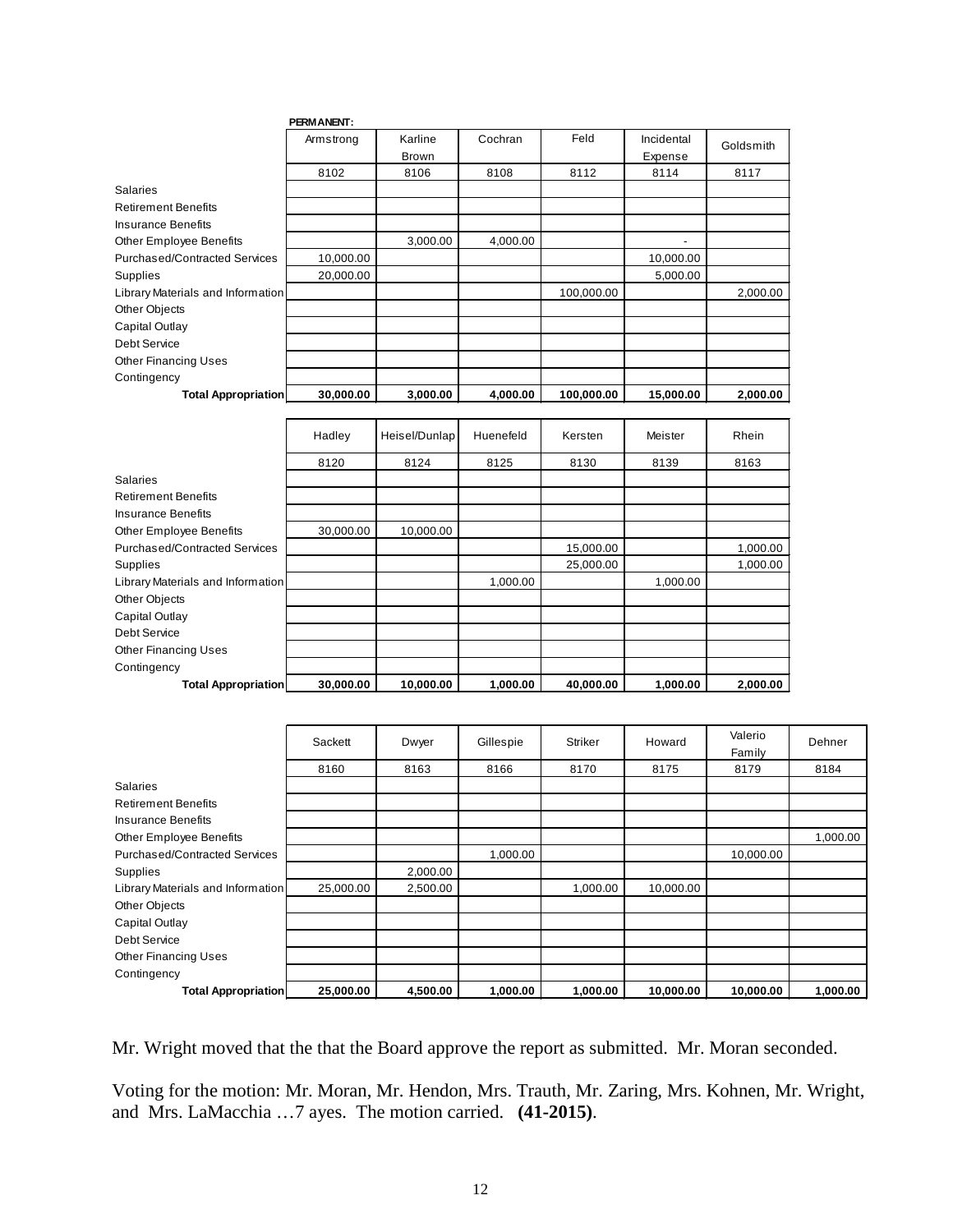## **LIBRARY OPERATIONS – FACILITIES COMMITTEE REPORT**

Mr. Hendon reported that:

### ENGINEERING FIRMS STATEMENT OF QUALIFICATIONS SUBMITTALS

From the three Statements of Qualifications received from firms interested in providing engineering services for the 2016 Ongoing Maintenance Project, rank the firms as follows:

- 1. KLH Engineers
- 2. Motz Engineering
- 3. Brumbaugh Engineering & Surveying, LLC

Further, authorize the Director to enter into a contract with KLH Engineers as the firm most qualified for the project.

### REQUEST FOR QUALIFICATIONS

Approve publication of the notice below in order to receive Statements of Qualifications for professional design services from architect, surveyor, or engineer firms.

#### **Architect, Engineer or Surveyor Services**

The Board of Trustees of the Public Library of Cincinnati and Hamilton County may employ an architect, engineer or surveyor in 2016.

Architects, engineers or surveyors interested in being considered should reply with a statement of qualifications no later than Friday, January 8, 2016. Statements of qualification should include information regarding the firm's history; education and experience of owners and key personnel; the technical expertise of the firm's staff for the services provided; previous library projects completed by the firm; the firm's experience and capabilities in cost estimating and construction administration and coordination; and client and contractor references. Proposals should be transmitted to Kimber L. Fender, The Eva Jane Romaine Coombe Director, Third Floor Administrative Offices, Public Library of Cincinnati and Hamilton County, 800 Vine, Street, Cincinnati, Ohio 45202.

### ADDITIONAL STOREFRONT ADJACENT TO LOVELAND AVAILABLE

Approve staff negotiating with the landlord of the Loveland Shopper's Haven Shopping Center for the adjacent 3,500 sq. ft. space to increase the size of the Loveland branch library.

*For information only:*

### DEER PARK BRANCH

Kim Fender and Greg Edwards will be meeting with Jeff Langdon, Superintendent of Deer Park Schools, concerning the possibility of moving the Deer Park Branch to a new/renovated Amity Elementary school. The Board inquired if it would be a new building or a renovated facility. Staff indicated they did not have details but would be meeting with representatives in the coming weeks.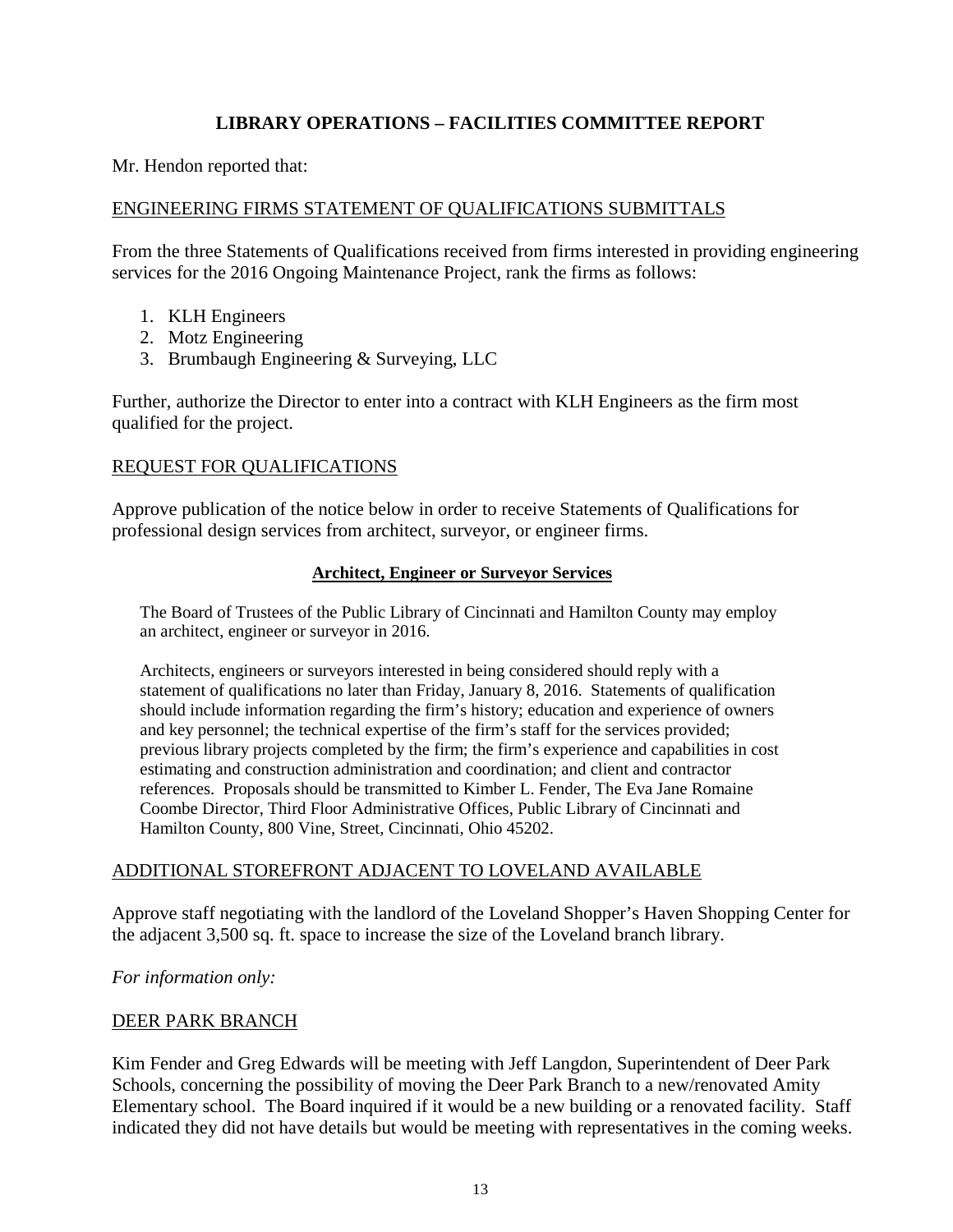### CLIFTON LIGHTING UPDATE

An initial replacement of lighting in the children's area was completed recently. A review of this work was conducted by Library staff and the lighting was found to be a tremendous improvement. Motz has developed a plan for replacing and adding lighting to the remainder of the branch. The remaining fixtures are currently on-order.

Mr. Hendon moved that the Board approve the report as submitted. Mr. Moran seconded.

Voting for the motion: Mr. Moran, Mr. Hendon, Mrs. Trauth, Mr. Zaring, Mrs. Kohnen, Mr. Wright, and Mrs. LaMacchia …7 ayes. The motion carried. **(42-2015)**.

## **HUMAN RESOURCES COMMITTEE REPORT**

Mrs. Trauth reported that:

### 2016 SALARY SCHEDULE

Approve the revision to the Salary Schedule for 2016 which includes:

- An hourly wage of \$10.00 for entry level positions
- Returning to a number system for the grades as opposed to the current letter system
- Decreasing the differential between grades to add another grade to include a more equitable range for the varied duties of Branch Managers based on branch size

With the exception of the former grade F (now 15), the minimum and maximum thresholds increased for each grade.

The 2016 budget was prepared using the new salary schedule effective 4/10/16. The budget also incorporates a merit increase for eligible employees between 1.5% and 3% based on performance. The revised salary schedule is as follows:

| <b>SALARY STRUCTURE</b> |             |              |              |               |         | <b>HOURLY RATES</b> |         |
|-------------------------|-------------|--------------|--------------|---------------|---------|---------------------|---------|
| <b>Grades</b>           | Low         | <b>Mid</b>   | High         | <b>Grades</b> | Low     | Mid                 | High    |
| 15                      | \$98,758.40 | \$125,424.00 | \$152,068.80 | 15            | \$47.48 | \$60.30             | \$73.11 |
| 14                      | \$88,171.20 | \$111,987.20 | \$135,782.40 | 14            | \$42.39 | \$53.84             | \$65.28 |
| 13                      | \$78,894.40 | \$99,798.40  | \$120,702.40 | 13            | \$37.93 | \$47.98             | \$58.03 |
| 12                      | \$70,595.20 | \$88,961.60  | \$107,307.20 | 12            | \$33.94 | \$42.77             | \$51.59 |
| 11                      | \$63,169.60 | \$79,289.60  | \$95,388.80  | 11            | \$30.37 | \$38.12             | \$45.86 |
| 10                      | \$56,534.40 | \$70,678.40  | \$84,801.60  | 10            | \$27.18 | \$33.98             | \$40.77 |
| 9                       | \$51,584.00 | \$64,230.40  | \$76,856.00  | 9             | \$24.80 | \$30.88             | \$36.95 |
| 8                       | \$47,216.00 | \$58,552.00  | \$69,888.00  | 8             | \$22.70 | \$28.15             | \$33.60 |
| 7                       | \$41,704.00 | \$51,521.60  | \$61,318.40  |               | \$20.05 | \$24.77             | \$29.48 |
| 6                       | \$36,254.40 | \$44,595.20  | \$52,936.00  | 6             | \$17.43 | \$21.44             | \$25.45 |
| 5                       | \$32,448.00 | \$39,748.80  | \$47,049.60  | 5             | \$15.60 | \$19.11             | \$22.62 |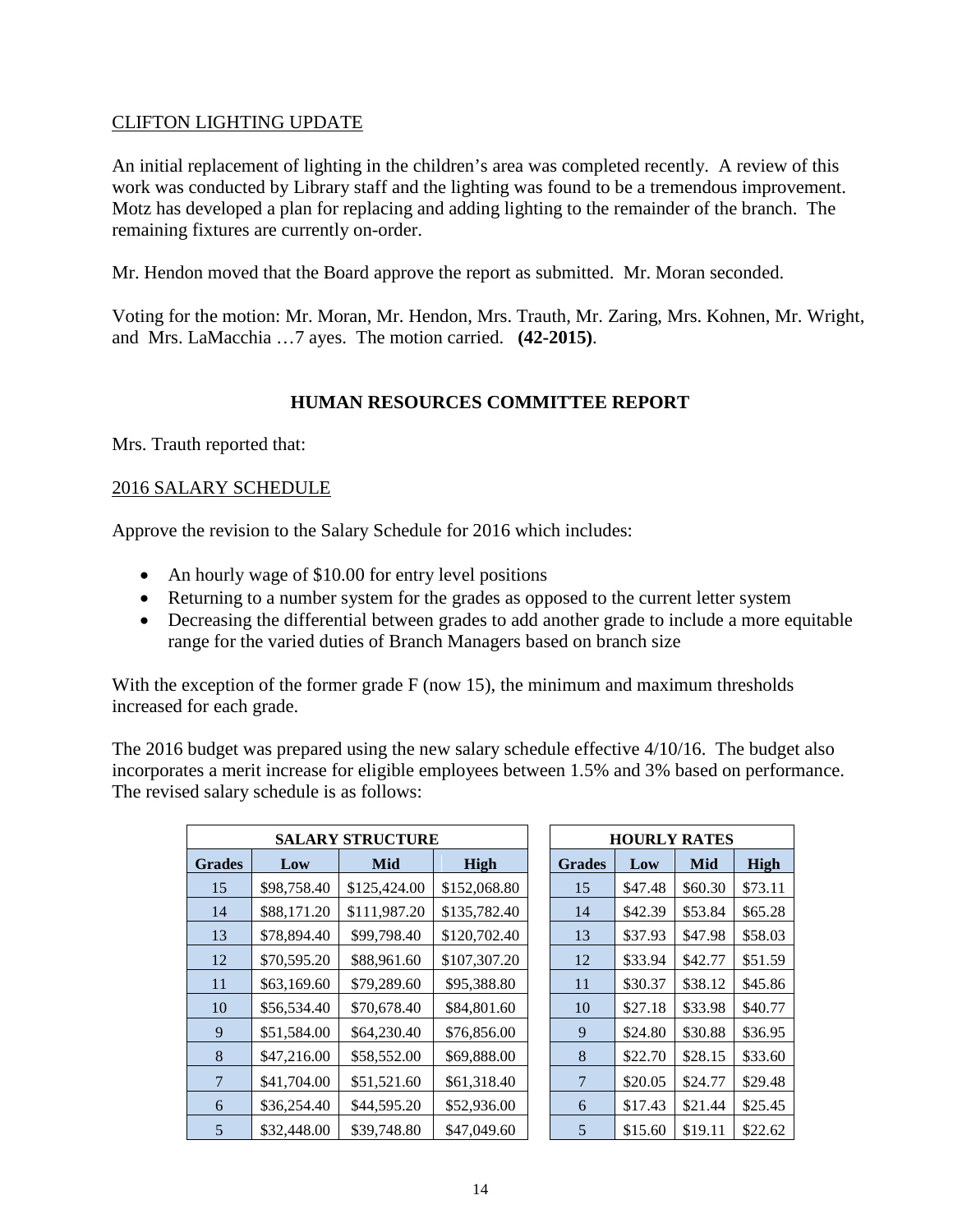| 4 | \$29,016.00 | \$35,401.60 | \$41,787.20 |  |         | $\vert$ \$13.95   \$17.02   \$20.09 |                       |
|---|-------------|-------------|-------------|--|---------|-------------------------------------|-----------------------|
|   | \$25,958.40 | \$31,553.60 | \$37,128.00 |  |         | $\frac{$12.48}{$15.17}{$17.85}$     |                       |
|   | \$23,254.40 | \$28,142.40 | \$33,030.40 |  |         | $\vert$ \$11.18   \$13.53   \$15.88 |                       |
|   | \$20,800.00 | \$25,064.00 | \$29,328.00 |  | \$10.00 | \$12.05                             | $\frac{1}{2}$ \$14.10 |

*For Information Only:*

### OCRC CHARGES DISMISSED

On October 22, 2015, the Library received letters of determination from The Ohio Civil Rights Commission (OCRC), dismissing the five remaining cases by Marvin Dickman.

### UNITED WAY / COMMUNITY SHARES CAMPAIGN RESULTS

The United Way and Community Shares annual campaigns ended October 23. United Way and Community Shares both had a slight increase in the number of staff participating but a slight decrease in contributions.

- United Way  $$24,312.00$
- Community Shares \$ 6,799.00

### STAFF AND RETIREE RECOGNITION PROGRAM HELD NOVEMBER 15, 2015

The third annual Staff and Retiree Recognition Program was held at the Main Library on November 15. Staff service recognition pins were presented for all staff reaching a five-year anniversary. Seven staff members were presented RUFUS awards and two teams were presented with RUFUS team awards.

- Ashley Barnhill, Avondale Branch Manager, for Customer Service
- Terry Barnum, Teen Librarian, Wyoming Branch for Customer Service
- Bev Wermeling, Cataloging Assistant, Cataloging & Processing Department for Job Knowledge
- Kerry O'Brien Rhoad, Children's Librarian, Blue Ash Branch for Cooperation & Teamwork
- Elaine Fay, Community & Government Relations Coordinator for Growth & Innovation
- Nathan Sempsrott, Library Services Assistant, St. Bernard Branch for Growth & Innovation
- Stacey Johnson, Acquisitions Specialist, Materials Selection & Acquisitions for Growth Innovation
- Makerspace & TechCenter Team for Cooperation & Teamwork
- Shipping & Receiving Team for Cooperation & Teamwork

Board Vice President, Elizabeth LaMacchia announced Anna Herrmann, Library Services Assistant at the North Central Branch as the Rookie of the Year. Joe Dehner and Noel Julnes-Dehner presented Kerry O'Brien Rhoad, Children's Librarian at the Blue Ash Branch, with the Impact Award and Bunny Dehner Prize.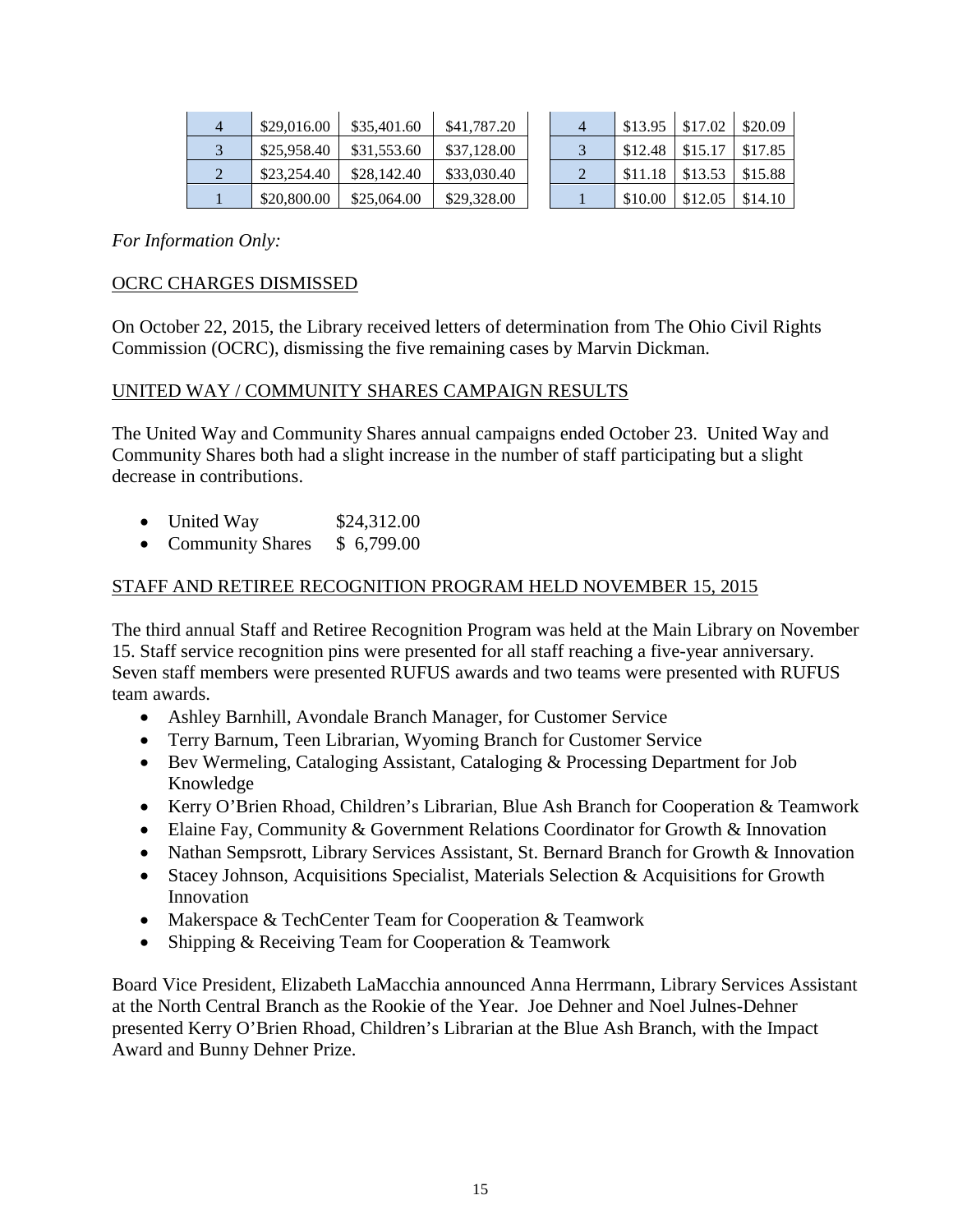### TRANSGENDER SURGERY COVERAGE

At the October Regular Meeting, two staff members and a representative from Heartland Trans\* Wellness Group, addressed the Board regarding the lack of health insurance coverage for transgender confirmation surgery under the Library's current insurance plan, a fully insured plan through Anthem. It is our understanding from Anthem, that as a fully insured employer we cannot purchase the rider that covers transgender confirmation surgery.

Since that time, we have considered alternatives to our current plan, including:

- Switching to a self-insured plan this would take significant time, 2-3 years and is projected to substantially increase health insurance premiums
- Switching to a carrier that includes transgender surgery in a fully insured plan none have been identified to date and is not possible until our current contract renews in August 2016.

We were notified by Anthem on November 4, 2015 that they have filed with the Ohio Department of Insurance (ODI) a policy rider that, if approved by the ODI, will cover transgender health services including: hormone therapy, preventative services, and transition-related services for its fully insured customers in Ohio. The policy rider is currently before the ODI for review and approval, and Anthem anticipates a response from the ODI by the end of the year.

The Library cannot currently purchase this rider as a fully insured employer. If approved, we would have the option to add the policy rider and not have to wait to purchase until our next renewal date or change to a self-insured employer. Anthem could not project what the cost would be to purchase this rider at this time, as it was part of the filing with ODI.

We are continuing to research and investigate our options while also reviewing the possibility of other carriers allowing this coverage for fully insured customers.

## *For information only:*

## OCRC CHARGE

The Library received notification of a discrimination charge filed with The Ohio Civil Rights Commission (OCRC) by Yolanda Wheelright, former employee of the Library. The charge states that she believes she was subject to "Discharge/Termination" because of her "Race/Color" and "Age". We are working with labor attorney, Matthew Wagner, from Frost Brown Todd, to respond to this charge.

### EEOC CHARGE

The Library received notice from the U.S. Equal Employment Opportunity Commission that a charge of employment discrimination based on "Sex" has been filed against the Library by Rachel Dovel, an employee of the Library. Labor attorney, Matthew Wagner, is responding to the charge.

Mrs. Trauth that the Board approve the report as submitted. Mr. Hendon seconded.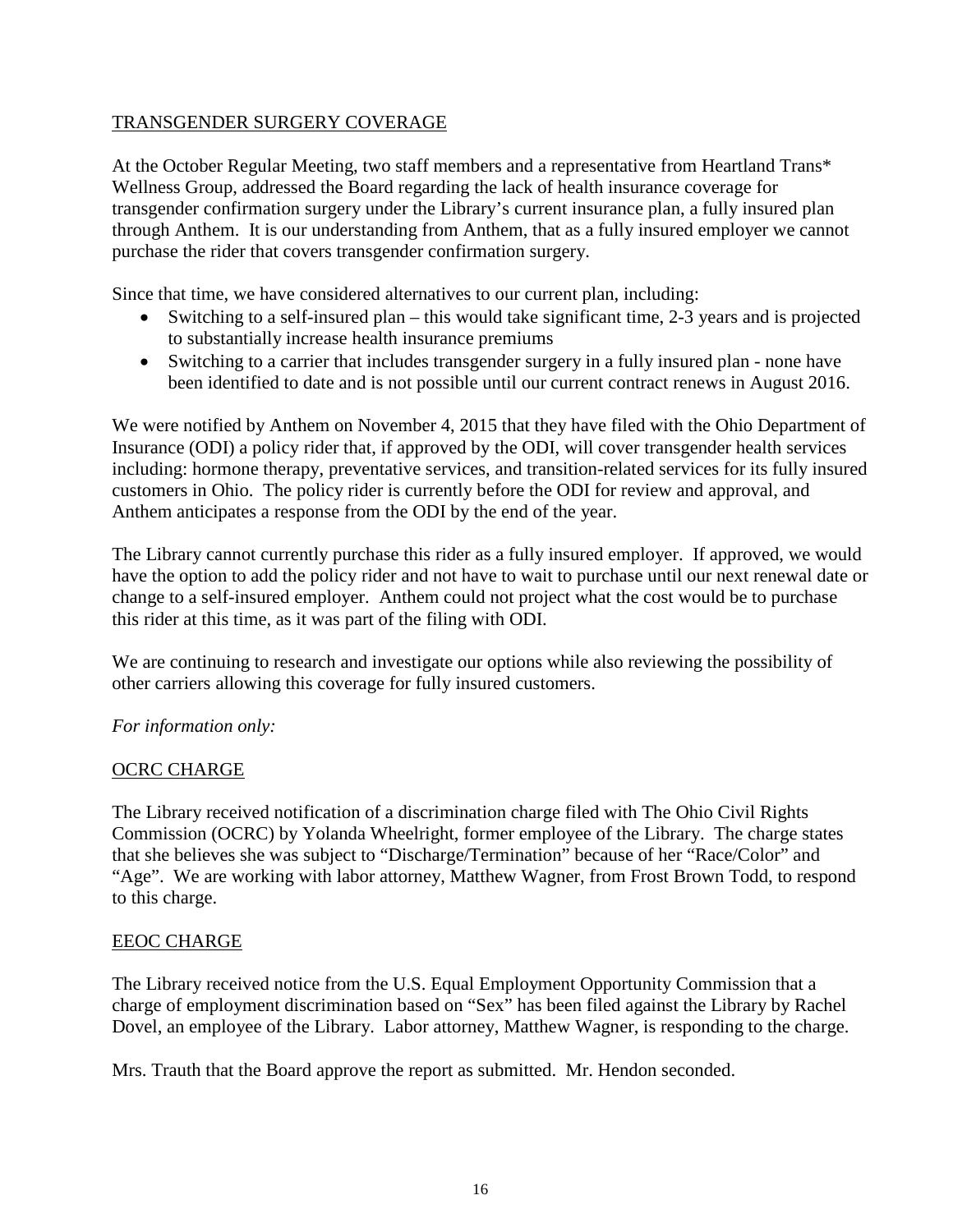Voting for the motion: Mr. Moran, Mr. Hendon, Mrs. Trauth, Mr. Zaring, Mrs. Kohnen, Mr. Wright, and Mrs. LaMacchia …7 ayes. The motion carried. **(43-2015)**.

# *INFORMATIONAL ITEMS*

## **LIBRARY OPERATIONS – SERVICES COMMITTEE REPORT**

Mr. Moran reported that:

## MAKERSPACE TEAM LEADER ELLA MULFORD

Ella Mulford began her career with the Library at the Greenhills Branch in 2011. She received her MLIS from Florida State University in 2012 and in 2013 began serving as the Teen Librarian for the Mt. Washington Branch. While at Mt. Washington, Ella initiated the Library's first "Maker" Programs which included: Building Your Own Robots, Learn to Solder, Introduction to 3Doodling, Coding for Beginners and How to Create Your Own Apps. Ella was promoted to the Avondale Branch Manager in 2014. She was selected as a 2014 YWCA Rising Star and was also chosen as one of the American Library Association's 2014 Emerging Leaders. Ella served on the team that developed the vision for the Main Library's MakerSpace and was appointed Team Leader of the TechCenter/MakerSpace department when it opened in November 2014.

## MAKERSPACE STAFF EXCITED TO RECEIVE NEW BOOK MACHINE

The Espresso Book Machine (EBM) presents an amazing opportunity for both the Library and our customers. This machine creates and prints professional quality books. It is comprised of a combination of three machines: a professional grade copier, a high quality color printer for the cover, and a binding and trimming machine that cuts the book to the pre-set size. It can be used for a variety of purposes including self-publishing and printing books on demand. The EBM also offers the chance to preserve works that are in the public domain and reprint out-of- print books. The Library will make available ISBN and Library of Congress Control Numbers and barcodes. The EBM will be installed the week of December 14 with staff training to follow.

The Board expressed enthusiasm for the book machine.

## COURTESY RENEWALS

On December 1, a new service that provides a one-time courtesy renewal of all items on loan to customers was initiated. This new service, initially reported to the Board at the October meeting, automatically extends every item for an additional loan period and involves all physical items, including new feature DVDs and items. The one-time courtesy renewal will not exclude items with pending holds. As of December 2, customers are also able to place feature film DVDs on hold.

## THE CSO LIBRARY TO OCCUPY FORMER LIBRARY FOR THE BLIND SPACE

During the extensive renovation of Cincinnati's Music Hall, expected to last at least 18 months, the Cincinnati Symphony Orchestra (CSO) will house its print music collection and its Library staff at the Main Library. The Symphony's print materials and staff work area will be located in a closed-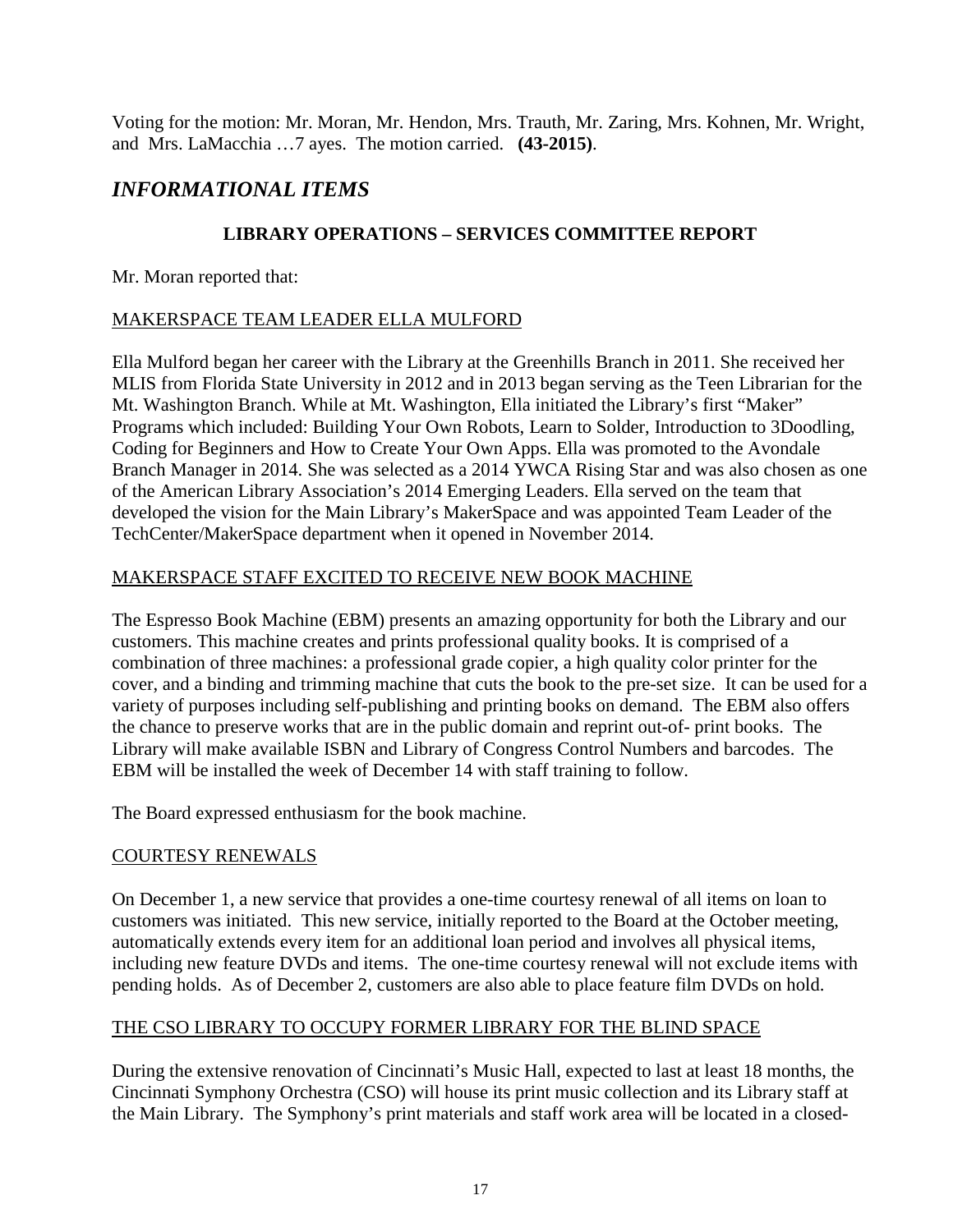stack area formerly occupied by Library for the Blind. The initial movement of material and staff into the Library space will begin December 7. The complete move of CSO operations is expected to occur by early spring. As part of this agreement, the CSO will provide four free concerts at Library locations each year that their collection is housed at Main.

## BOOK HOOK-UP SERVICE VERY SUCCESSFUL

As noted in the October Board Meeting, the Library recently developed a new online tool for providing in-depth readers advisory service to customers. Since its launch at the beginning of November, the service has been very successful. After just three weeks more than 300 requests have been received and responded to by staff.

## CHILD/TEEN-ONLY LIMITS TO INCREASE

Child and Teen-Only are card types that were introduced a few years ago that limit the number and types of material that can be checked-out and do not accrue fines when the items are overdue. Due to the success of these card types the limit on the number of items that can be out on a card at any time is being increased from three to seven.

## THREAT ASSESSMENT INITIAL REVIEW

A team from the Greater Cincinnati Fusion Center (GCFC), a regional cooperative effort among public safety and health agencies throughout the Greater Cincinnati area developed as a means to combat potential terrorist activity, visited the Main Library and conducted an initial review of the building. This kind of threat assessment review is intended as the first step in identifying potential risks and vulnerabilities among the regions critical infrastructures for the development of a response plan should a critical incident occur. An additional, more in-depth review will be scheduled by GCFC.

*The board asked for more details on the security in the Library including the cost of metal detectors.* 

*Programs and Exhibits of Note:*

## HOLIDAY TRAIN DISPLAY

In partnership with Downtown Cincinnati, Inc. and the Cincinnati Northern Model Railroad Club, the Main Library will host a holiday model train display on December 19 and 20. Staff clarified that the display was in the Atrium.

## POETRY IN THE GARDEN CONTEST

Between January 1 and February 28, the Library is looking to discover new and talented poets from the Cincinnati Region, by inviting adults, ages 18 and up to enter the Library's fourth annual Poetry in the Garden Contest. Each entrant may submit one original, unpublished poem; a committee of professional poets and literary professionals will judge the contest. Winners will be given the opportunity to read their poem during the Poetry in the Garden series in April.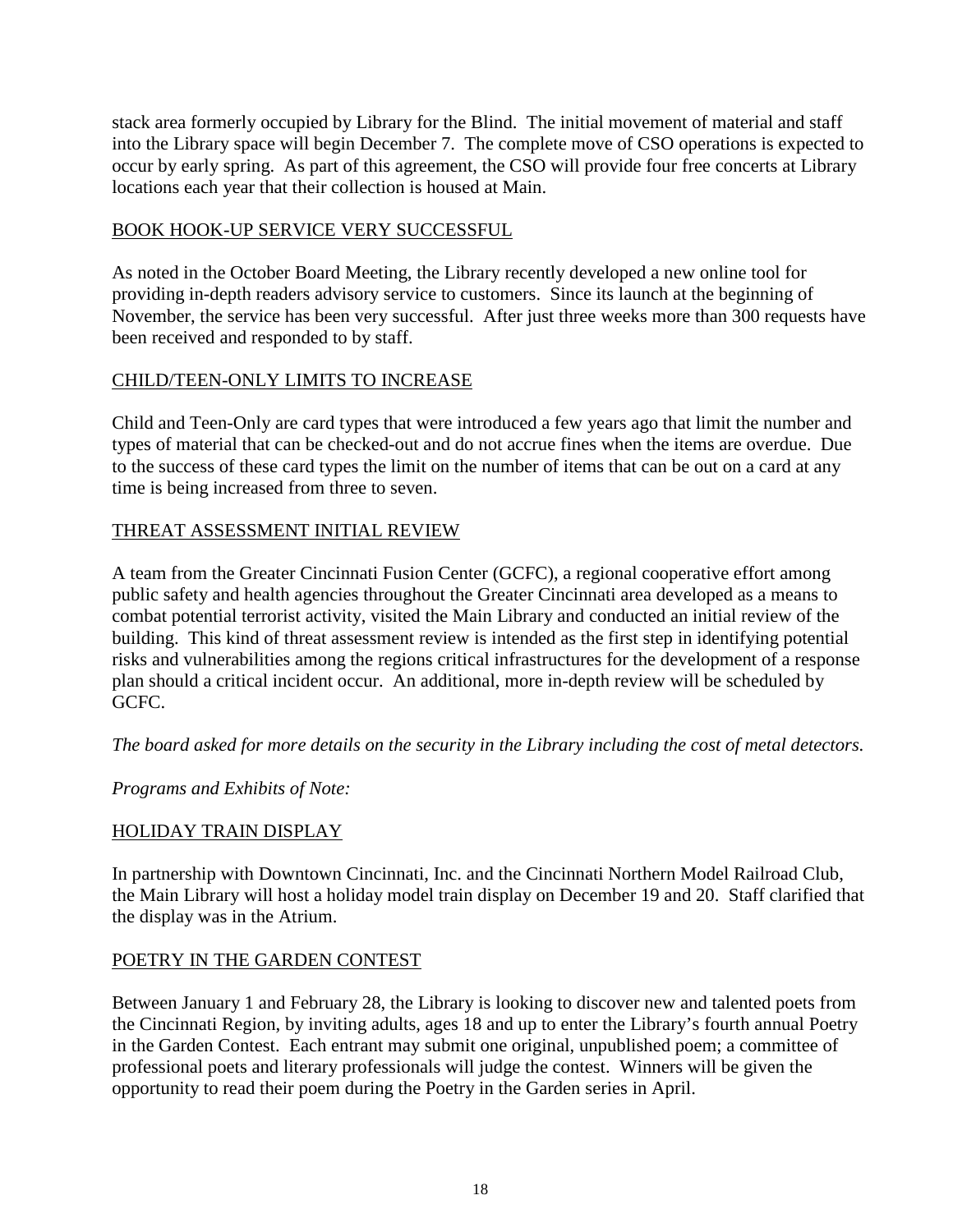### ENVELOPE

*Envelope* showcases relationship building through art and will be on display in the Main Library's Atrium from January 6 through March 10. In the fall of 2013, Visionaries + Voices put out an international call for Mail Art. With the theme "Neighborhood", no limitations were placed on medium or size. The response to the call for entries was overwhelming, connecting V+V with an international mail art network.

### READ ACROSS AMERICA

The Library will again participate in Read Across America in the Children's Museum at the Cincinnati Museum Center on Saturday, February 27, from 10 a.m. to 4 p.m.

Library staff will provide storytimes, crafts, games, and prizes as part of the annual "Seuss-abration".

# *CONSENT AGENDA ITEMS*

Mrs. LaMacchia the following items for approval:

- Minutes of the Regular Meeting held October 13, 2015.
- Investment Report (summary of invested balances) as of October 31, 2015 and November 30, 2015.
- Monthly Financial Reports for the periods ending October 31, 2015 and November 30, 2015.
- Personnel Change Report reflects changes through November 21, 2015.

| <b>ACTION</b>      | <b>AGENCY</b>                                      | <b>POSITION</b>                             | <b>FTE</b>   | <b>EMPLOYEE NAME</b>       | <b>EFFECTIVE</b><br><b>DATE</b> |
|--------------------|----------------------------------------------------|---------------------------------------------|--------------|----------------------------|---------------------------------|
| <b>APPOINTMENT</b> | <b>SORTING &amp; MATERIALS</b><br><b>RETRIEVAL</b> | <b>SORTER</b>                               | 0.5          | <b>BOLTE, EMILY C</b>      | 10/25/2015                      |
| <b>APPOINTMENT</b> | <b>VIRTUAL INFORMATION</b><br><b>CENTER</b>        | <b>LIBRARY SERVICES</b><br>ASSISTANT        | 0.5          | CAIRNS, CHRISTINA M        | 10/25/2015                      |
| <b>APPOINTMENT</b> | <b>MONFORT HEIGHTS BRANCH</b>                      | <b>STUDENT SHELVER</b>                      | 0.3          | CALLAWAY, JOSHUA M         | 10/25/2015                      |
| <b>APPOINTMENT</b> | MIAMI TOWNSHIP BRANCH                              | LIBRARY SERVICES<br>ASSISTANT               | 0.5          | CASE, JORDAN E             | 11/08/2015                      |
| <b>APPOINTMENT</b> | <b>POPULAR LIBRARY</b>                             | <b>SHELVER</b>                              | 0.5          | DETERMAN, ZACHARY J        | 11/08/2015                      |
| <b>APPOINTMENT</b> | SHIPPING & RECEIVING                               | <b>TRUCK DRIVER</b>                         | $\mathbf{1}$ | EUGAIR, JAMES D            | 11/08/2015                      |
| <b>APPOINTMENT</b> | <b>OUTREACH SERVICES</b>                           | <b>SHELVER</b>                              | 0.5          | <b>GABOTERO, CHELSEA R</b> | 10/25/2015                      |
| <b>APPOINTMENT</b> | <b>CLIFTON BRANCH</b>                              | <b>STUDENT SHELVER</b>                      | 0.3          | HERBERT, JOSEPHINE E       | 11/08/2015                      |
| <b>APPOINTMENT</b> | PRICE HILL BRANCH                                  | <b>HOMEWORK HELP AIDE</b>                   | 0.3          | HOBAN, IAN A               | 10/25/2015                      |
| <b>APPOINTMENT</b> | SYMMES TOWNSHIP BRANCH                             | <b>STUDENT SHELVER</b>                      | 0.3          | HODGE, MAERIN A            | 10/11/2015                      |
| <b>APPOINTMENT</b> | <b>DELHI TOWNSHIP BRANCH</b>                       | <b>STUDENT SHELVER</b>                      | 0.3          | JACOB, OLIVIA R            | 11/08/2015                      |
| <b>APPOINTMENT</b> | <b>CUSTODIAL SERVICES</b>                          | <b>CUSTODIAN</b>                            | $\mathbf{1}$ | JORDAN, GLENISE            | 10/25/2015                      |
| <b>APPOINTMENT</b> | <b>CORRYVILLE BRANCH</b>                           | <b>HOMEWORK HELP AIDE</b>                   | 0.3          | KOKNAT, GABRIELLE A        | 10/25/2015                      |
| <b>APPOINTMENT</b> | <b>READING BRANCH</b>                              | <b>LIBRARY SERVICES</b><br><b>ASSISTANT</b> | 0.5          | LATHAM, KEVIN R            | 10/25/2015                      |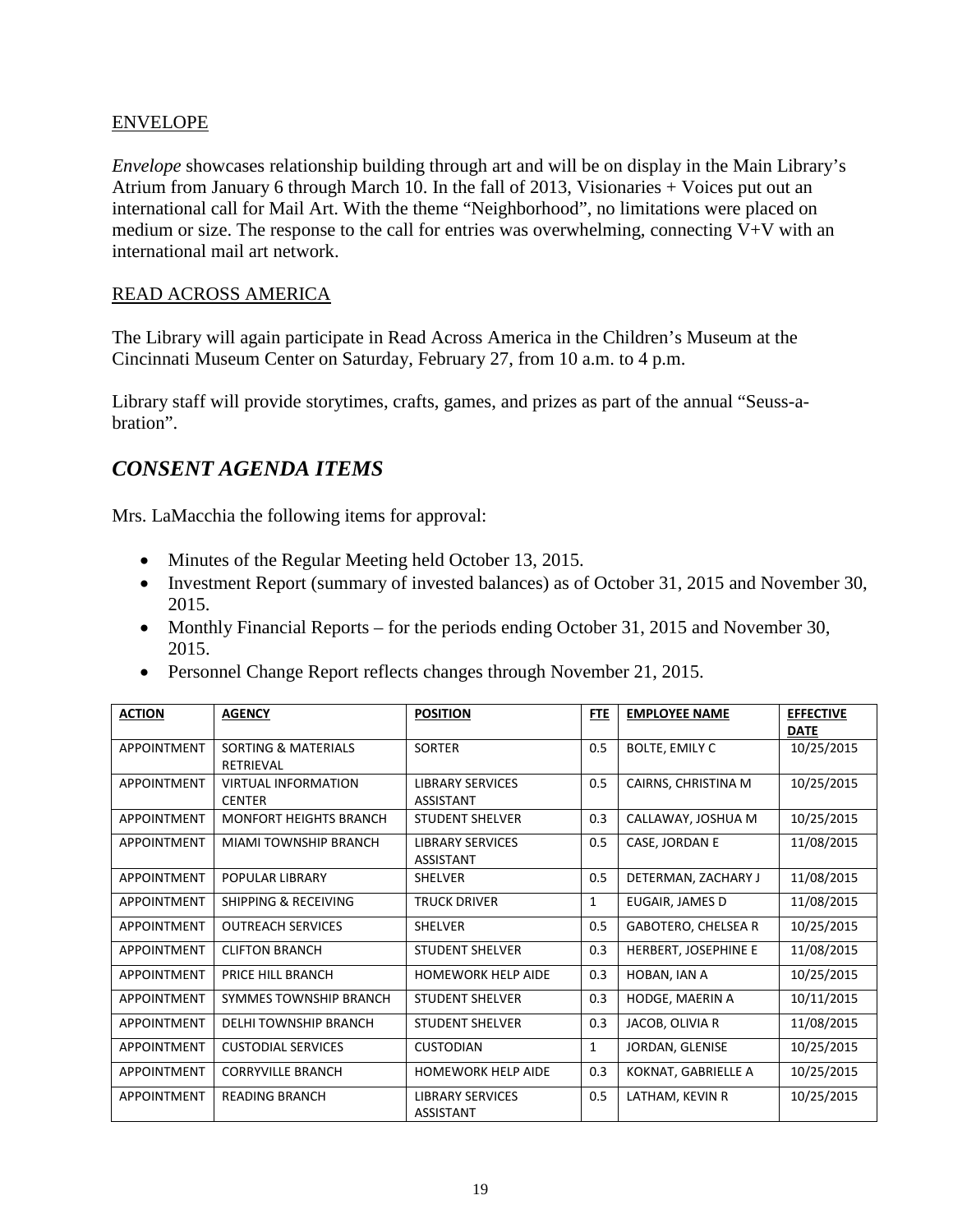| APPOINTMENT        | PLEASANT RIDGE BRANCH                       | <b>STUDENT SHELVER</b>                      | 0.3          | LIPPARD, LAGAN D             | 09/27/2015 |
|--------------------|---------------------------------------------|---------------------------------------------|--------------|------------------------------|------------|
| APPOINTMENT        | <b>MADEIRA BRANCH</b>                       | <b>LIBRARY SERVICES</b><br>ASSISTANT        | 0.6          | LIPSKY, MARY D               | 10/11/2015 |
| APPOINTMENT        | SAFETY & SECURITY SERVICES                  | <b>SAFETY &amp; SECURITY</b><br>MANAGER     | $\mathbf{1}$ | LIU, WEI J                   | 09/27/2015 |
| APPOINTMENT        | <b>SHIPPING &amp; RECEIVING</b>             | <b>TRUCK DRIVER</b>                         | $\mathbf{1}$ | MACKLIN, JAY L               | 10/25/2015 |
| APPOINTMENT        | PLEASANT RIDGE BRANCH                       | HOMEWORK HELP AIDE                          | 0.3          | MARTIN, KARAY P              | 09/27/2015 |
| <b>APPOINTMENT</b> | DELHI TOWNSHIP BRANCH                       | <b>STUDENT SHELVER</b>                      | 0.3          | MAURER, GRACE S              | 11/08/2015 |
| APPOINTMENT        | MONFORT HEIGHTS BRANCH                      | STUDENT SHELVER                             | 0.3          | MOUCH, NATALIE T             | 10/11/2015 |
| APPOINTMENT        | <b>READING BRANCH</b>                       | <b>LIBRARY SERVICES</b><br><b>ASSISTANT</b> | 0.5          | MULLINS, REBECCA A           | 10/11/2015 |
| APPOINTMENT        | <b>FOREST PARK BRANCH</b>                   | <b>LIBRARY SERVICES</b><br>ASSISTANT        | 0.5          | OKEL, LYNN V                 | 11/08/2015 |
| APPOINTMENT        | ANDERSON BRANCH                             | <b>STUDENT SHELVER</b>                      | 0.3          | ORLECK, KATALYN M            | 11/08/2015 |
| APPOINTMENT        | <b>COMPUTER SERVICES</b>                    | PC SUPPORT SPECIALIST                       | $\mathbf{1}$ | PLAGEMAN, JULIAN L           | 10/11/2015 |
| APPOINTMENT        | <b>BLUE ASH BRANCH</b>                      | STUDENT SHELVER                             | 0.3          | PLATZ, JULIE A               | 10/25/2015 |
| APPOINTMENT        | MT. WASHINGTON BRANCH                       | STUDENT SHELVER                             | 0.3          | RAY, EMILY J                 | 09/27/2015 |
| APPOINTMENT        | <b>READING BRANCH</b>                       | SENIOR LIBRARY ASSISTANT                    | 0.5          | ROSERO, LAURA A              | 10/11/2015 |
| APPOINTMENT        | TECHCENTER / MAKERSPACE                     | SENIOR LIBRARY SERVICES<br><b>ASST</b>      | 0.5          | ROSS, JEREMY L               | 11/08/2015 |
| APPOINTMENT        | POPULAR LIBRARY                             | SHELVER                                     | 0.5          | SMITH, RACHEL M              | 10/11/2015 |
| <b>APPOINTMENT</b> | <b>WEST END BRANCH</b>                      | <b>HOMEWORK HELP AIDE</b>                   | 0.3          | WARE, MIKAELA S              | 10/11/2015 |
| APPOINTMENT        | <b>SORTING &amp; MATERIALS</b><br>RETRIEVAL | PAGE                                        | 0.5          | WOOD, SEAN C                 | 11/08/2015 |
| APPOINTMENT        | <b>VIRTUAL INFORMATION</b><br><b>CENTER</b> | <b>LIBRARY SERVICES</b><br>ASSISTANT        | 0.5          | WRIGHT, PAUL R               | 11/08/2015 |
| APPOINTMENT        | PLEASANT RIDGE BRANCH                       | <b>LIBRARY SERVICES</b><br>ASSISTANT        | 0.5          | WAHLBRINK, SIERRA W          | 09/27/2015 |
| APPOINTMENT        | MT. HEALTHY BRANCH                          | CHILDREN'S LIBRARIAN                        | $\mathbf{1}$ | <b>GOODMAN, PATRICK L</b>    | 10/11/2015 |
| APPOINTMENT        | <b>VIRTUAL INFORMATION</b><br><b>CENTER</b> | <b>LIBRARY SERVICES</b><br>ASSISTANT        | 0.6          | LACHER, AMANDA C             | 09/27/2015 |
| CHANGE             | <b>SORTING &amp; MATERIALS</b><br>RETRIEVAL | PAGE                                        | $\mathbf{1}$ | HIGGINS, BETHANY             | 09/27/2015 |
| CHANGE             | TECHCENTER / MAKERSPACE                     | SENIOR LIBRARY SERVICES<br><b>ASST</b>      | 0.6          | MCAFEE JR, WILLIAM A         | 09/27/2015 |
| CHANGE             | <b>TECHCENTER / MAKERSPACE</b>              | SENIOR LIBRARY SERVICES<br><b>ASST</b>      | 0.6          | SCHAEFER, PHILLIP W          | 10/25/2015 |
| CHANGE             | <b>SORTING &amp; MATERIALS</b><br>RETRIEVAL | SORTER                                      | $\mathbf{1}$ | ALQUIZOLA, RENATO C          | 10/25/2015 |
| CHANGE             | <b>SERVICE OPERATIONS</b>                   | <b>FLOATER MANAGER</b>                      | $\mathbf{1}$ | <b>CASTLEBERRY, TRAVIS S</b> | 11/08/2015 |
| CHANGE             | WESTWOOD BRANCH                             | <b>CHILDREN'S LIBRARIAN</b>                 | $\mathbf{1}$ | SAROFF, KRISTYN              | 11/08/2015 |
| <b>DEMOTION</b>    | SORTING & MATERIALS<br>RETRIEVAL            | SORTER                                      | 0.5          | DOWNING, JOSHUA              | 10/11/2015 |
| <b>DEMOTION</b>    | SORTING & MATERIALS<br>RETRIEVAL            | PAGE                                        | $\mathbf{1}$ | MOTT, SAMUELLE A             | 09/27/2015 |
| <b>DEMOTION</b>    | AVONDALE BRANCH                             | <b>HOMEWORK HELP AIDE</b>                   | 0.3          | ROSE, SARAH J                | 09/27/2015 |
| <b>DEMOTION</b>    | MATERIALS SELECTION & ACQ                   | <b>MATERIALS SELECTION</b><br>LIBRARIAN     | $\mathbf{1}$ | LONG, AMY C                  | 09/27/2015 |
| <b>DEMOTION</b>    | POPULAR LIBRARY                             | STUDENT SHELVER                             | 0.3          | TRAME, MARY                  | 10/25/2015 |
| DEPARTURE          | <b>FOREST PARK BRANCH</b>                   | <b>STUDENT SHELVER</b>                      | 0.3          | NKRUMAH, OHENEBAH            | 09/29/2015 |
| DEPARTURE          | MONFORT HEIGHTS BRANCH                      | STUDENT SHELVER                             | 0.3          | RUPP, CHLOE                  | 10/03/2015 |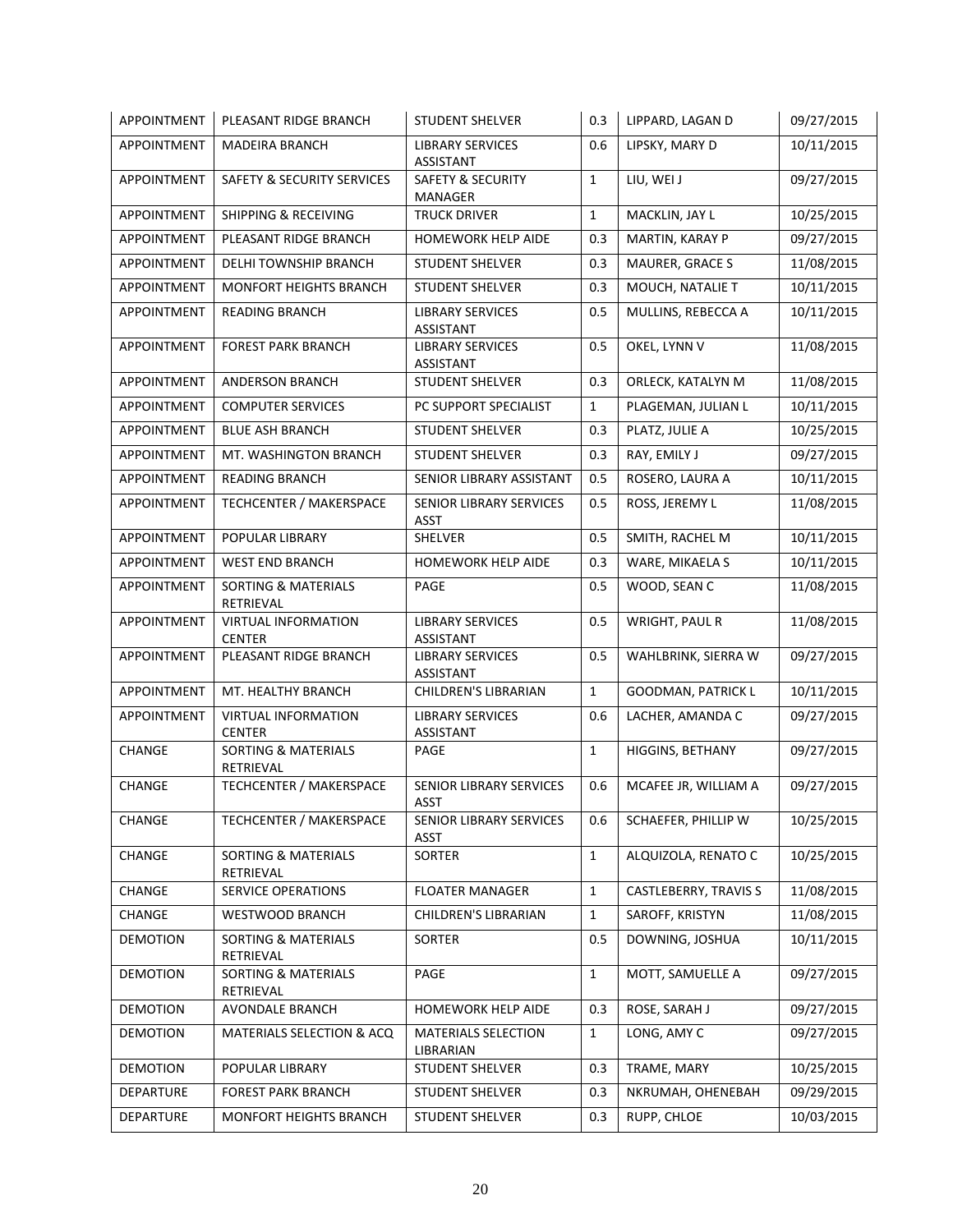| DEPARTURE        | <b>NORTH CENTRAL BRANCH</b>                 | STUDENT SHELVER                               | 0.3          | PRICE, DARIAN             | 10/06/2015 |
|------------------|---------------------------------------------|-----------------------------------------------|--------------|---------------------------|------------|
| DEPARTURE        | <b>CHILDREN'S LEARNING</b><br><b>CENTER</b> | STUDENT SHELVER                               | 0.3          | <b>BALLEW, INDIA M</b>    | 11/05/2015 |
| <b>DEPARTURE</b> | <b>WESTWOOD BRANCH</b>                      | <b>CHILDREN'S LIBRARIAN</b>                   | $\mathbf{1}$ | MINEHARDT, JENNIFER       | 10/02/2015 |
| <b>DEPARTURE</b> | <b>COMPUTER SERVICES</b>                    | <b>COMPUTER SERVICES</b><br>MANAGER           | $\mathbf{1}$ | LEHMAN, IAN J             | 10/09/2015 |
| DEPARTURE        | DELHI TOWNSHIP BRANCH                       | <b>TEEN LIBRARIAN</b>                         | $\mathbf{1}$ | THORNLEY, AMY             | 11/13/2015 |
| <b>DEPARTURE</b> | PROGRAMMING SERVICES                        | YOUTH SRVS & PROGRAM<br>COORD                 | $\mathbf{1}$ | SMILEY, DIANE             | 11/20/2015 |
| <b>DEPARTURE</b> | <b>VIRTUAL INFORMATION</b><br><b>CENTER</b> | <b>LIBRARY SERVICES</b><br>ASSISTANT          | 0.5          | NEELEY, MARK A            | 10/03/2015 |
| <b>DEPARTURE</b> | PLEASANT RIDGE BRANCH                       | <b>LIBRARY SERVICES</b><br>ASSISTANT          | 0.5          | WAHLBRINK, SIERRA W       | 10/17/2015 |
| <b>DEPARTURE</b> | MIAMI TOWNSHIP BRANCH                       | <b>LIBRARY SERVICES</b><br><b>ASSISTANT</b>   | 0.5          | DENNING, COURTNEY A       | 10/24/2015 |
| <b>DEPARTURE</b> | <b>BLUE ASH BRANCH</b>                      | <b>LIBRARY SERVICES</b><br>ASSISTANT          | 0.5          | WILKINS, AARON M          | 11/20/2015 |
| DEPARTURE        | <b>CHILDREN'S LEARNING</b><br><b>CENTER</b> | SENIOR LIBRARY SERVICES<br><b>ASST</b>        | 0.5          | DIETRICH, DAVID           | 10/14/2015 |
| <b>DEPARTURE</b> | TECHCENTER / MAKERSPACE                     | <b>SENIOR LIBRARY SERVICES</b><br><b>ASST</b> | 0.6          | DICKERSON, WILLIAM S      | 10/15/2015 |
| <b>DEPARTURE</b> | POPULAR LIBRARY                             | SHELVER                                       | 0.5          | SIZEMORE, KAILA L         | 10/27/2015 |
| <b>DEPARTURE</b> | <b>SORTING &amp; MATERIALS</b><br>RETRIEVAL | SORTER                                        | 0.5          | <b>BOWERS, GRACE K</b>    | 10/07/2015 |
| DEPARTURE        | ELMWOOD PLACE BRANCH                        | <b>BRANCH MANAGER</b>                         | $\mathbf{1}$ | CARRICO, DEBORAH          | 09/30/2015 |
| <b>DEPARTURE</b> | SERVICE OPERATIONS                          | <b>REGIONAL MANAGER -</b><br>CENTRAL          | $\mathbf{1}$ | FARMER, ANGELA            | 09/30/2015 |
| DEPARTURE        | <b>SAFETY &amp; SECURITY SERVICES</b>       | <b>SECURITY</b><br>GUARD/OPERATOR             | $\mathbf{1}$ | <b>EVANS, ANTHONY</b>     | 09/30/2015 |
| <b>DEPARTURE</b> | <b>READING BRANCH</b>                       | SENIOR LIBRARY SERVICES<br><b>ASST</b>        | $\mathbf{1}$ | NOE, MARTHA K             | 09/30/2015 |
| DEPARTURE        | <b>SORTING &amp; MATERIALS</b><br>RETRIEVAL | SORTER                                        | $\mathbf{1}$ | WILLIAMS JR, LEROY        | 10/15/2015 |
| <b>DEPARTURE</b> | <b>SHIPPING &amp; RECEIVING</b>             | <b>TRUCK DRIVER</b>                           | $\mathbf{1}$ | RIDDLE, DAVID J           | 10/15/2015 |
| <b>DEPARTURE</b> | <b>SHIPPING &amp; RECEIVING</b>             | <b>TRUCK DRIVER</b>                           | $\mathbf{1}$ | CLEMENS, THOMAS J         | 10/30/2015 |
| DEPARTURE        | <b>COLLEGE HILL BRANCH</b>                  | <b>LIBRARY SERVICES</b><br><b>ASSISTANT</b>   | 0.5          | <b>GEERS, MARY</b>        | 11/17/2015 |
| DEPARTURE        | SYMMES TOWNSHIP BRANCH                      | <b>LIBRARY SERVICES</b><br>ASSISTANT          | 0.5          | KEMPLE, CASSANDRA A       | 11/04/2015 |
| <b>PROMOTION</b> | <b>OUTREACH SERVICES</b>                    | <b>LIBRARY SERVICES</b><br>ASSISTANT          | $\mathbf 1$  | PICKETT, DIONNE           | 11/08/2015 |
| <b>PROMOTION</b> | <b>CHEVIOT BRANCH</b>                       | <b>BRANCH MANAGER</b>                         | 1            | WILLIAMS, MATTHEW R       | 09/27/2015 |
| <b>PROMOTION</b> | <b>VIRTUAL INFORMATION</b><br><b>CENTER</b> | SENIOR LIBRARY SERVICES<br>ASST               | 0.6          | WULLENWEBER.<br>CHELSEA J | 09/27/2015 |
| <b>PROMOTION</b> | <b>OUTREACH SERVICES</b>                    | SENIOR LIBRARY SERVICES<br>ASST               | $\mathbf{1}$ | CASTO, JEFF E             | 10/11/2015 |
| <b>PROMOTION</b> | ELMWOOD PLACE BRANCH                        | <b>BRANCH MANAGER</b>                         | $\mathbf{1}$ | CHATTERJEE, SAGOREE       | 11/08/2015 |
| <b>PROMOTION</b> | <b>FISCAL OFFICE</b>                        | ONE SOLUTION APPL SPEC                        | $\mathbf{1}$ | WILLIAMS, GWENDOLYN<br>J  | 11/08/2015 |
| <b>PROMOTION</b> | <b>SERVICE OPERATIONS</b>                   | REGIONAL MANAGER                              | $\mathbf{1}$ | GREIFENKAMP,<br>KATHERINE | 10/25/2015 |

- Statistical Report for November 2015.
- Top Ten Circulating Titles for November 2015.